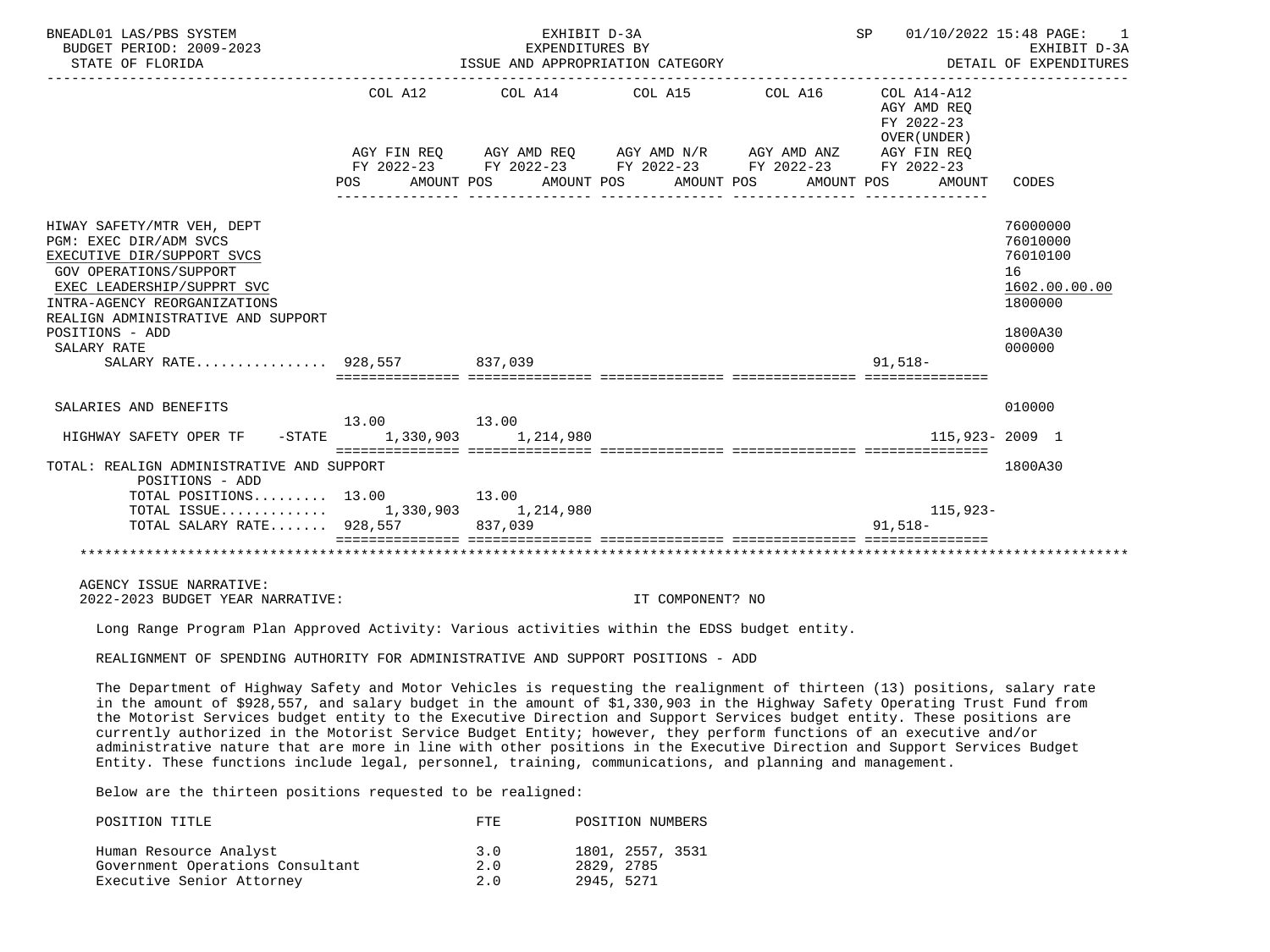| BNEADL01 LAS/PBS SYSTEM<br>BUDGET PERIOD: 2009-2023<br>STATE OF FLORIDA                                                                                                                                                             | EXHIBIT D-3A                                                                                                          | SP         | 01/10/2022 15:48 PAGE: 2<br>EXPENDITURES BY EXERCITE D-3A EXERCITE D-3A EXPENDITURES BY EXERCITE D-3A EXERCITE D-3A EXERCITE D-3A السابق المستوى المستوى المستوى المستوى المستوى المستوى المستوى المستوى المستوى المستوى المستوى المستوى المستوى المستوى ا |                                                                               |
|-------------------------------------------------------------------------------------------------------------------------------------------------------------------------------------------------------------------------------------|-----------------------------------------------------------------------------------------------------------------------|------------|------------------------------------------------------------------------------------------------------------------------------------------------------------------------------------------------------------------------------------------------------------|-------------------------------------------------------------------------------|
|                                                                                                                                                                                                                                     | COL A12 COL A14 COL A15 COL A16 COL A14-A12                                                                           |            | AGY AMD REO<br>FY 2022-23<br>OVER (UNDER)                                                                                                                                                                                                                  |                                                                               |
|                                                                                                                                                                                                                                     | AGY FIN REQ AGY AMD REQ AGY AMD N/R AGY AMD ANZ AGY FIN REQ<br>FY 2022-23 FY 2022-23 FY 2022-23 FY 2022-23 FY 2022-23 |            |                                                                                                                                                                                                                                                            |                                                                               |
|                                                                                                                                                                                                                                     |                                                                                                                       |            | POS AMOUNT POS AMOUNT POS AMOUNT POS AMOUNT POS AMOUNT                                                                                                                                                                                                     | CODES                                                                         |
| HIWAY SAFETY/MTR VEH. DEPT<br>PGM: EXEC DIR/ADM SVCS<br>EXECUTIVE DIR/SUPPORT SVCS<br>GOV OPERATIONS/SUPPORT<br>EXEC LEADERSHIP/SUPPRT SVC<br>INTRA-AGENCY REORGANIZATIONS<br>REALIGN ADMINISTRATIVE AND SUPPORT<br>POSITIONS - ADD |                                                                                                                       |            |                                                                                                                                                                                                                                                            | 76000000<br>76010000<br>76010100<br>16<br>1602.00.00.00<br>1800000<br>1800A30 |
| Senior Attorney<br>Senior Mgmt Analyst Supv.<br>Senior Personnel Manager<br>Administrative Assistant                                                                                                                                | 1.0<br>4711<br>1.0<br>2745<br>2.0<br>1.0<br>4682                                                                      | 4458, 5291 |                                                                                                                                                                                                                                                            |                                                                               |
| Graphics Consultant<br>---------------------<br>Total FTE                                                                                                                                                                           | 1.0<br>5139<br>-------<br>13.0                                                                                        |            |                                                                                                                                                                                                                                                            |                                                                               |

 The authorized FTE, Rate, and Salary Budget are requested to be realigned in the Highway Safety Operating Trust Fund as follows. The rate requested is based on currently filled rate or anticipated hiring rate.

|            | EDSS FTE | MS FTE | EDSS RATE  | MS RATE    | EDSS BUDGET  | MS BUDGET         |
|------------|----------|--------|------------|------------|--------------|-------------------|
| Current    | 250.0    | 1425.0 | 11,435,484 | 53,455,053 | \$17,107,610 | \$76,462,655      |
| Request    | 13.0     | 13.0   | 928,557    | (928,557)  | \$1,330,903  | $(S_1, 330, 903)$ |
| New Amount | 263.0    | 1412.0 | 12,364,041 | 52,526,496 | \$18,438,513 | \$75,131,752      |

This issue supports the department's strategic plan goal of Service Delivery by combining department resources.

 This proposed solution will streamline resources more efficiently and supports the Governor's priorities of protecting taxpayer resources by ensuring the faithful expenditure of public funds (priority 6).

 This supports the Florida Economic Development Strategic Plan to improve the efficiency and effectiveness of government agencies at all levels (strategy 5.2). Amended 2022-23 Narrative after December 15, 2021.

 Summary: Change to match the Governor's budget recommendation. \*\*\*\*\*\*\*\*\*\*\*\*\*\*\*\*\*\*\*\*\*\*\*\*\*\*\*\*\*\*\*\*\*\*\*\*\*\*\*\*\*\*\*\*\*\*\*\*\*\*\*\*\*\*\*\*\*\*\*\*\*\*\*\*\*\*\*\*\*\*\*\*\*\*\*\*\*\*\*\*\*\*\*\*\*\*\*\*\*\*\*\*\*\*\*\*\*\*\*\*\*\*\*\*\*\*\*\*\*\*\*\*\*\*\*\*\*\*\*\*\*\*\*\*\*\*\*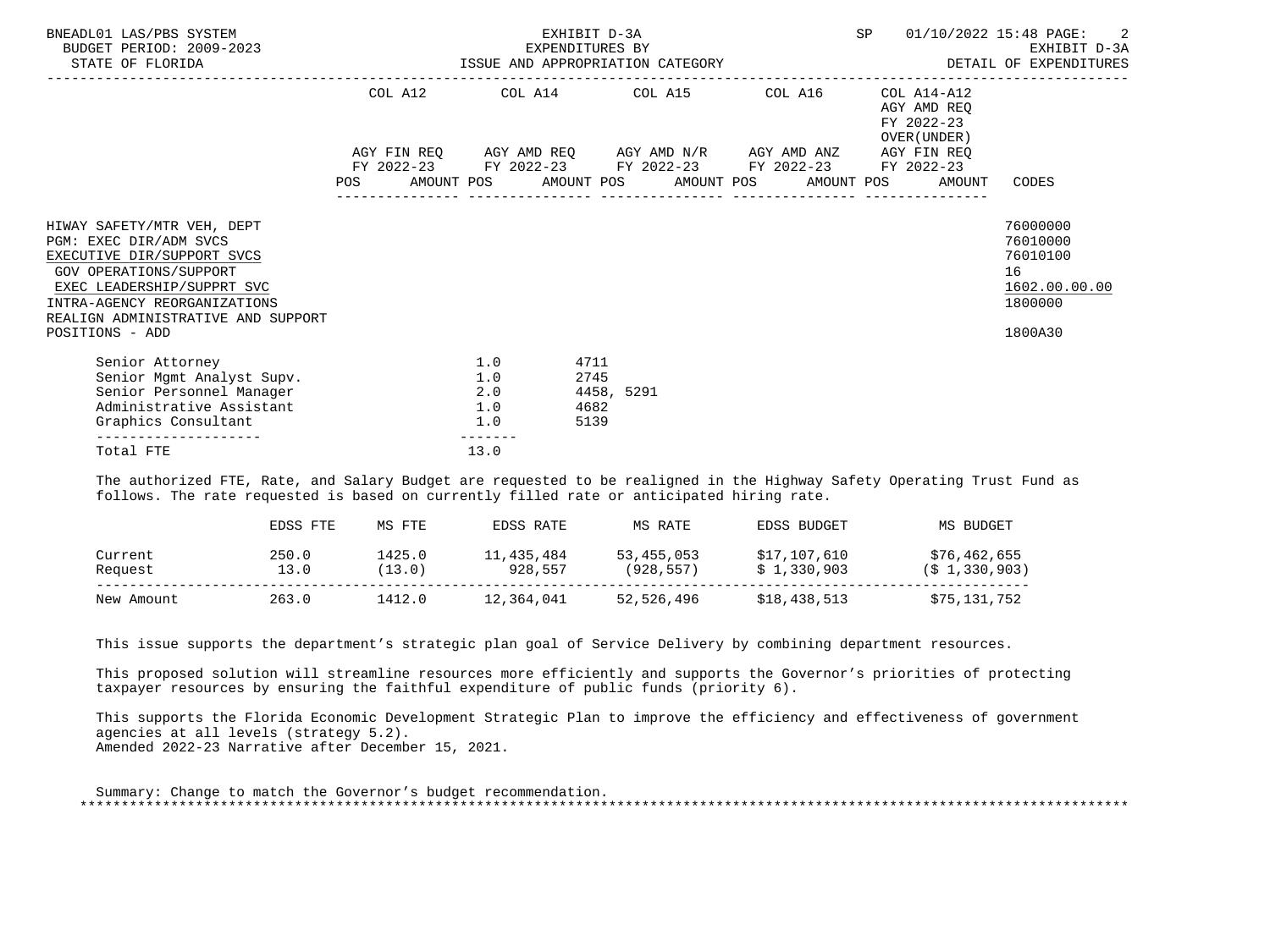| BNEADL01 LAS/PBS SYSTEM<br>BUDGET PERIOD: 2009-2023<br>STATE OF FLORIDA                                                                    |             | EXHIBIT D-3A<br>EXPENDITURES BY<br>ISSUE AND APPROPRIATION CATEGORY | SP                                                                                                                                                           | 01/10/2022 15:48 PAGE: 3<br>EXHIBIT D-3A<br>DETAIL OF EXPENDITURES |                                                          |                                                         |
|--------------------------------------------------------------------------------------------------------------------------------------------|-------------|---------------------------------------------------------------------|--------------------------------------------------------------------------------------------------------------------------------------------------------------|--------------------------------------------------------------------|----------------------------------------------------------|---------------------------------------------------------|
|                                                                                                                                            | COL A12     |                                                                     | COL A14 COL A15                                                                                                                                              | COL A16                                                            | COL A14-A12<br>AGY AMD REO<br>FY 2022-23<br>OVER (UNDER) |                                                         |
|                                                                                                                                            |             |                                                                     | AGY FIN REQ AGY AMD REQ AGY AMD N/R AGY AMD ANZ<br>FY 2022-23 FY 2022-23 FY 2022-23 FY 2022-23 FY 2022-23<br>POS AMOUNT POS AMOUNT POS AMOUNT POS AMOUNT POS |                                                                    | AGY FIN REO<br>AMOUNT                                    | CODES                                                   |
| HIWAY SAFETY/MTR VEH, DEPT<br>PGM: EXEC DIR/ADM SVCS<br>EXECUTIVE DIR/SUPPORT SVCS<br>GOV OPERATIONS/SUPPORT<br>EXEC LEADERSHIP/SUPPRT SVC |             |                                                                     |                                                                                                                                                              |                                                                    |                                                          | 76000000<br>76010000<br>76010100<br>16<br>1602.00.00.00 |
| TOTAL: EXEC LEADERSHIP/SUPPRT SVC<br>BY FUND TYPE                                                                                          |             |                                                                     |                                                                                                                                                              |                                                                    |                                                          | 1602.00.00.00                                           |
| SALARY RATE 928,557                                                                                                                        | 13.00 13.00 | 837,039                                                             |                                                                                                                                                              |                                                                    | 91,518–                                                  | 115,923-2000                                            |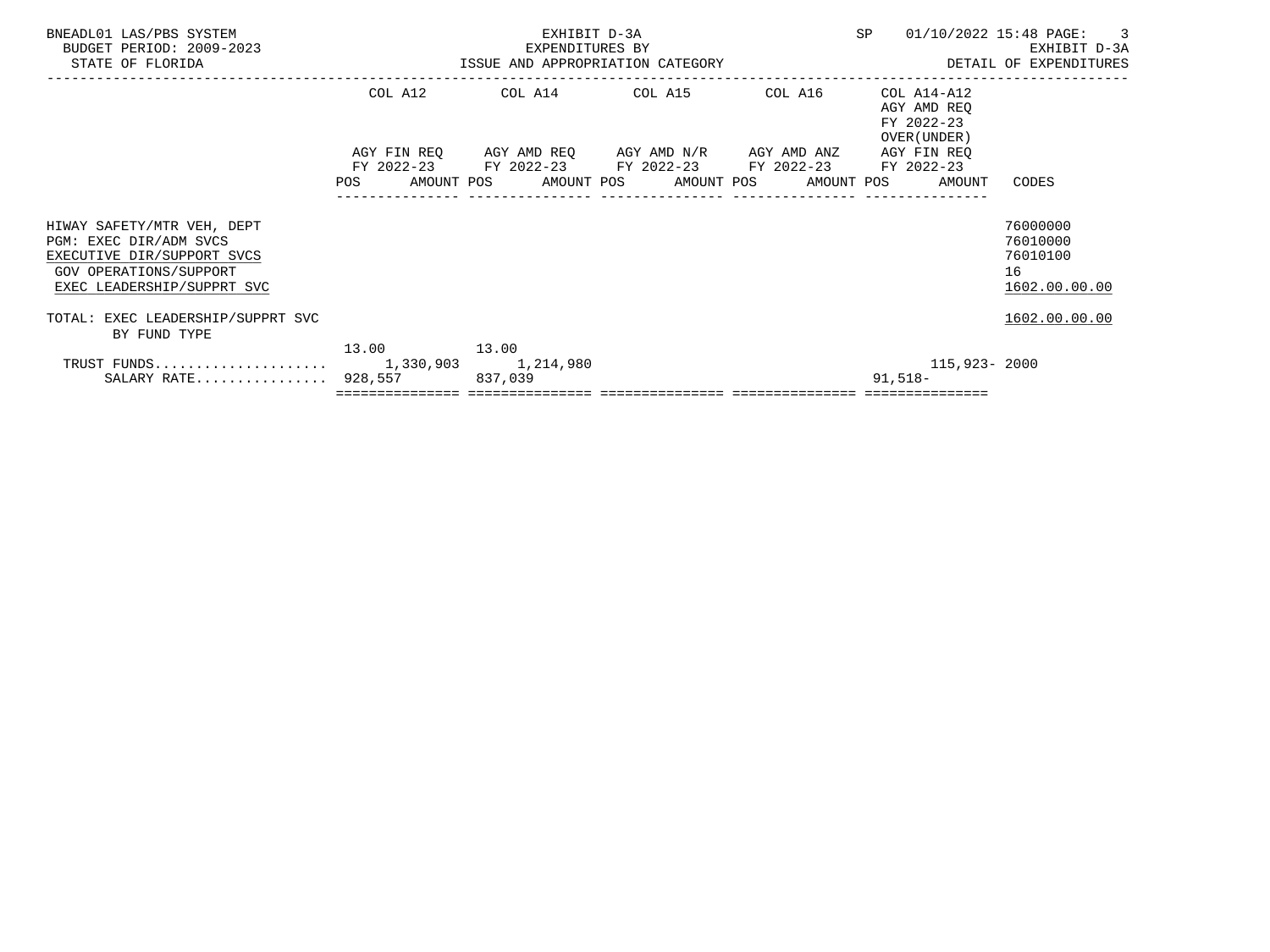| BNEADL01 LAS/PBS SYSTEM<br>BUDGET PERIOD: 2009-2023<br>STATE OF FLORIDA                                                                                                                                                                                      |         | EXHIBIT D-3A<br>EXPENDITURES BY<br>ISSUE AND APPROPRIATION CATEGORY                                                                                       | SP<br>01/10/2022 15:48 PAGE: | $\overline{4}$<br>EXHIBIT D-3A<br>DETAIL OF EXPENDITURES |                                                                                                                |
|--------------------------------------------------------------------------------------------------------------------------------------------------------------------------------------------------------------------------------------------------------------|---------|-----------------------------------------------------------------------------------------------------------------------------------------------------------|------------------------------|----------------------------------------------------------|----------------------------------------------------------------------------------------------------------------|
|                                                                                                                                                                                                                                                              | COL A12 | COL A14 COL A15 COL A16                                                                                                                                   |                              | COL A14-A12<br>AGY AMD REO<br>FY 2022-23<br>OVER (UNDER) |                                                                                                                |
|                                                                                                                                                                                                                                                              | POS     | AGY FIN REO AGY AMD REO AGY AMD N/R AGY AMD ANZ AGY FIN REO<br>FY 2022-23 FY 2022-23 FY 2022-23 FY 2022-23 FY 2022-23<br>AMOUNT POS AMOUNT POS AMOUNT POS |                              | AMOUNT POS<br>AMOUNT                                     | CODES                                                                                                          |
| HIWAY SAFETY/MTR VEH, DEPT<br>PGM: FLA HIGHWAY PATROL<br>HIGHWAY SAFETY<br>PUBLIC PROTECTION<br>LAW ENFORCEMENT<br>PRICE LEVEL INCREASES<br>PROVIDE FUNDING FOR INCREASED<br>FUEL COST AND VEHICLE REPAIRS<br>SPECIAL CATEGORIES<br>OPERATION/MOTOR VEHICLES |         |                                                                                                                                                           |                              |                                                          | 76000000<br>76100000<br>76100100<br>12 <sup>°</sup><br>1202.00.00.00<br>2300000<br>2302110<br>100000<br>102289 |
| $-$ STATE<br>HIGHWAY SAFETY OPER TF                                                                                                                                                                                                                          |         | 1,900,000                                                                                                                                                 |                              | 1,900,000 2009 1                                         |                                                                                                                |
|                                                                                                                                                                                                                                                              |         |                                                                                                                                                           |                              |                                                          |                                                                                                                |

 AGENCY ISSUE NARRATIVE: 2022-2023 BUDGET YEAR NARRATIVE: IT COMPONENT? NO

Amended 2022-23 Narrative after December 15, 2021

LONG RANGE PROGRAM PLAN APPROVED ACTIVITY: Enforcement of Traffic Laws

 The Department of Highway Safety and Motor Vehicles (department) is requesting a total of \$1,900,000 in recurring budget authority from the Highway Safety Operating Trust Fund in the Florida Highway Patrol (FHP) Program, Highway Safety budget entity, Operation of Motor Vehicles (OMV) category to address rising fuel costs.

 The need for additional budget is a result of rising fuel prices over the past year and decreasing budget authority. Since the fiscal year 2016-2017, there have been over \$1.9 million in budget cuts to the FHP OMV category. Fuel prices in Florida have risen over 58% or \$1.33 per gallon from November 2020 to November 2021. For the first 5 months in the current fiscal year (2021-2022), FHP's cost for fuel has increased 45.3% or \$1,137,611. If fuel prices remain at their current price, the Operations of Motor Vehicles category in FHP is expected to have a \$1.9 million dollar budget deficit. This will require a budget amendment during the current fiscal year (2021-2022) to cover the anticipated shortfall.

 Summary: This is a new issue. \*\*\*\*\*\*\*\*\*\*\*\*\*\*\*\*\*\*\*\*\*\*\*\*\*\*\*\*\*\*\*\*\*\*\*\*\*\*\*\*\*\*\*\*\*\*\*\*\*\*\*\*\*\*\*\*\*\*\*\*\*\*\*\*\*\*\*\*\*\*\*\*\*\*\*\*\*\*\*\*\*\*\*\*\*\*\*\*\*\*\*\*\*\*\*\*\*\*\*\*\*\*\*\*\*\*\*\*\*\*\*\*\*\*\*\*\*\*\*\*\*\*\*\*\*\*\*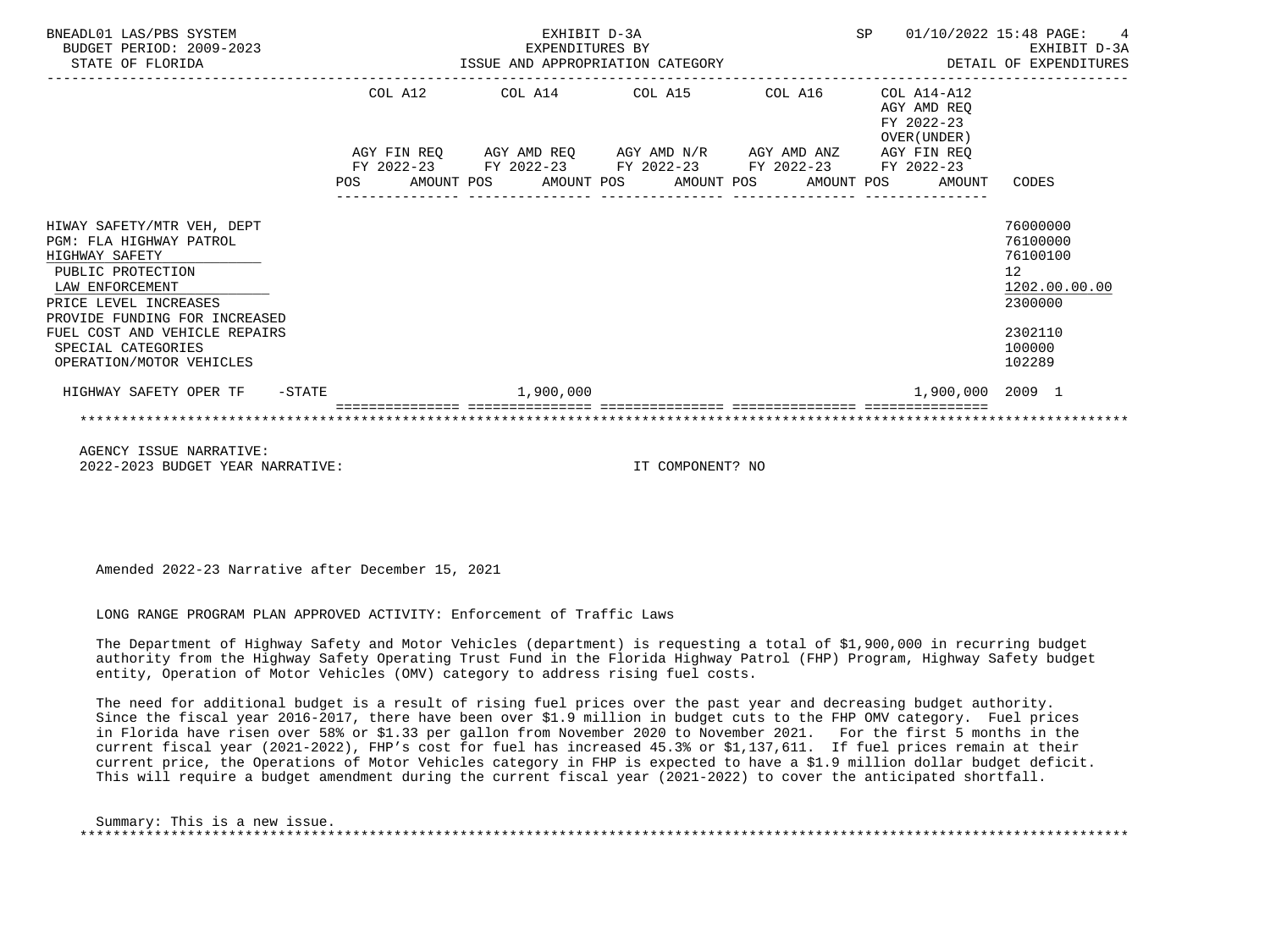| BNEADL01 LAS/PBS SYSTEM<br>BUDGET PERIOD: 2009-2023<br>STATE OF FLORIDA                                                                                                                                                                                |           |                               | EXHIBIT D-3A<br>EXPENDITURES BY<br>ISSUE AND APPROPRIATION CATEGORY | SP 01/10/2022 15:48 PAGE:                                                                                                                               | -5<br>EXHIBIT D-3A<br>DETAIL OF EXPENDITURES |                                                                                       |                                                                                         |
|--------------------------------------------------------------------------------------------------------------------------------------------------------------------------------------------------------------------------------------------------------|-----------|-------------------------------|---------------------------------------------------------------------|---------------------------------------------------------------------------------------------------------------------------------------------------------|----------------------------------------------|---------------------------------------------------------------------------------------|-----------------------------------------------------------------------------------------|
|                                                                                                                                                                                                                                                        |           | COL A12<br>AGY FIN REO<br>POS | COL A14<br>AMOUNT POS                                               | COL A15<br>AGY AMD REO AGY AMD N/R AGY AMD ANZ<br>FY 2022-23 FY 2022-23 FY 2022-23 FY 2022-23 FY 2022-23<br>AMOUNT POS<br>AMOUNT POS<br>--------------- | COL A16<br>AMOUNT POS                        | $COL A14 - A12$<br>AGY AMD REO<br>FY 2022-23<br>OVER (UNDER)<br>AGY FIN REO<br>AMOUNT | CODES                                                                                   |
| HIWAY SAFETY/MTR VEH, DEPT<br>PGM: FLA HIGHWAY PATROL<br>HIGHWAY SAFETY<br>PUBLIC PROTECTION<br>LAW ENFORCEMENT<br>EQUIPMENT NEEDS<br>PROVIDE FUNDING FOR THE FLORIDA<br>HIGHWAY PATROL CONDUCTED ELECTRICAL<br>WEAPON (TASER) REPLACEMENT<br>EXPENSES |           |                               |                                                                     |                                                                                                                                                         |                                              |                                                                                       | 76000000<br>76100000<br>76100100<br>12<br>1202.00.00.00<br>2400000<br>2401030<br>040000 |
| HIGHWAY SAFETY OPER TF                                                                                                                                                                                                                                 | $-$ STATE | 3,780,000                     |                                                                     |                                                                                                                                                         |                                              | 3,780,000-2009 1                                                                      |                                                                                         |
| SPECIAL CATEGORIES<br>CONTRACTED SERVICES                                                                                                                                                                                                              |           |                               |                                                                     |                                                                                                                                                         |                                              |                                                                                       | 100000<br>100777                                                                        |
| HIGHWAY SAFETY OPER TF                                                                                                                                                                                                                                 |           | $-STATE$                      | 20,000 1,540,000                                                    |                                                                                                                                                         |                                              | 1,520,000 2009 1                                                                      |                                                                                         |
| FHP AUXILIARY                                                                                                                                                                                                                                          |           |                               |                                                                     |                                                                                                                                                         |                                              |                                                                                       | 102297                                                                                  |
| HIGHWAY SAFETY OPER TF                                                                                                                                                                                                                                 |           | $-STATE$ 22,800               |                                                                     |                                                                                                                                                         |                                              |                                                                                       | $22.800 - 2009$ 1                                                                       |
| TOTAL: PROVIDE FUNDING FOR THE FLORIDA<br>HIGHWAY PATROL CONDUCTED ELECTRICAL<br>WEAPON (TASER) REPLACEMENT                                                                                                                                            |           |                               |                                                                     |                                                                                                                                                         |                                              |                                                                                       | 2401030                                                                                 |
| TOTAL ISSUE                                                                                                                                                                                                                                            |           |                               | 3,822,800 1,540,000                                                 |                                                                                                                                                         |                                              | $2,282,800-$                                                                          |                                                                                         |
|                                                                                                                                                                                                                                                        |           |                               |                                                                     |                                                                                                                                                         |                                              |                                                                                       |                                                                                         |
| AGENCY ISSUE NARRATIVE:<br>2022-2023 BUDGET YEAR NARRATIVE:                                                                                                                                                                                            |           |                               |                                                                     | IT COMPONENT? NO                                                                                                                                        |                                              |                                                                                       |                                                                                         |

LONG RANGE PROGRAM PLAN APPROVED ACTIVITY: Enforcement of Traffic Laws

 The Department of Highway Safety and Motor Vehicles (department) is requesting budget authority of \$3,822,800 from the Highway Safety Trust Fund (HSOTF) (2009), Florida Highway Patrol Budget Entity (76100100) to replace all out of warranty Conducted Electrical Weapons (CEWs) to include a new 5-year extended warranty, taser holsters for the Auxiliary members, and the instructor training.

 Law enforcement officer safety is directly related to the reliability of the equipment they carry. The Florida Highway Patrol (FHP) currently utilizes (CEWs) that serve as a less lethal rapid response device. This tool allows Troopers to defend themselves against physically resistant subjects with reduced risk of injury to both the Trooper and suspect. CEWs are issued to sworn troopers of the rank Lieutenant and below, FHP Auxiliary, and Reserve FHP members.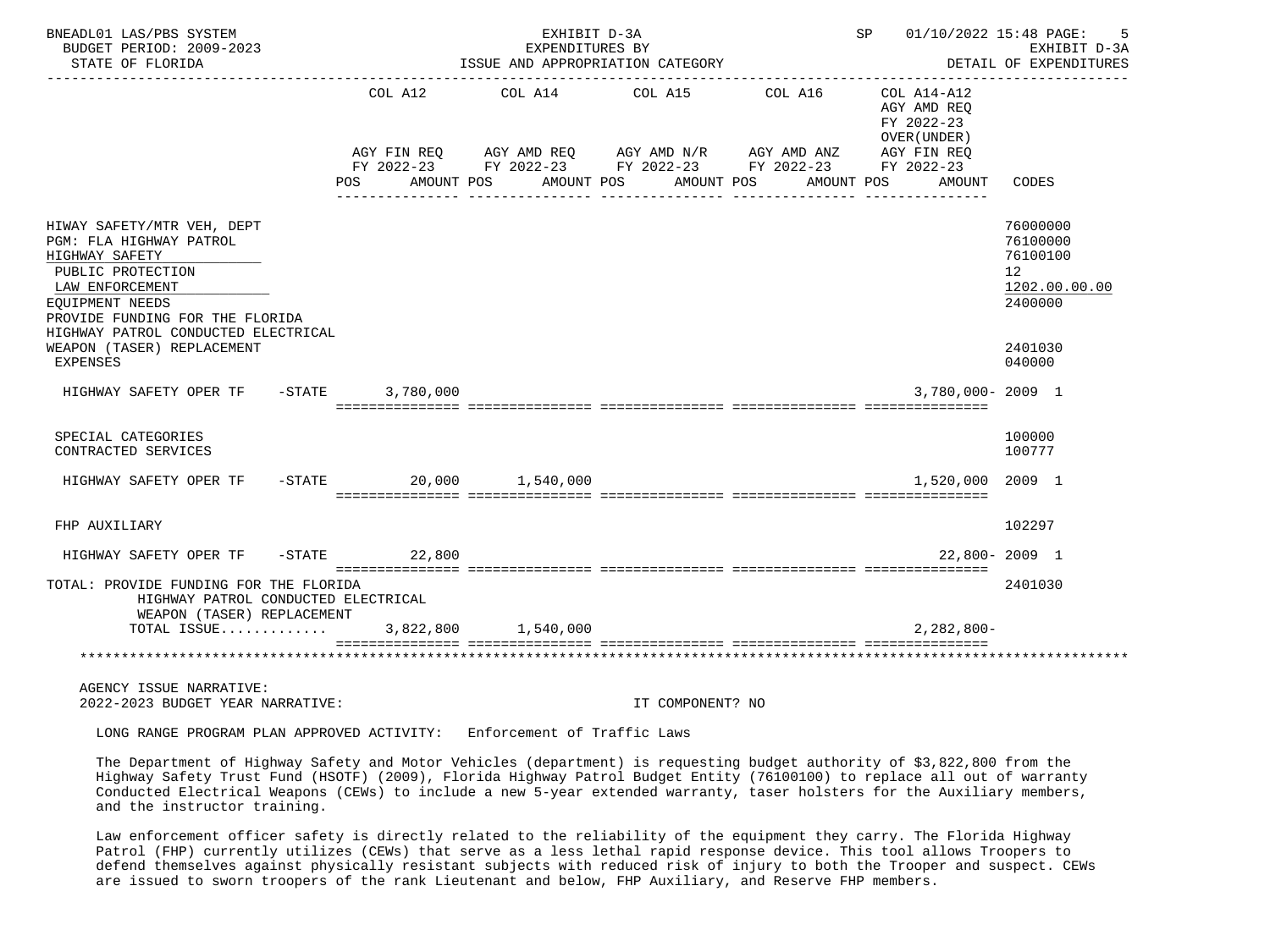| BNEADL01 LAS/PBS SYSTEM<br>BUDGET PERIOD: 2009-2023<br>STATE OF FLORIDA                                                                                                                                      |         | EXHIBIT D-3A<br>EXPENDITURES BY<br>ISSUE AND APPROPRIATION CATEGORY                                       | SP | 01/10/2022 15:48 PAGE: 6<br>EXHIBIT D-3A<br>DETAIL OF EXPENDITURES    |                                                                                  |
|--------------------------------------------------------------------------------------------------------------------------------------------------------------------------------------------------------------|---------|-----------------------------------------------------------------------------------------------------------|----|-----------------------------------------------------------------------|----------------------------------------------------------------------------------|
|                                                                                                                                                                                                              | COL A12 | COL A14 COL A15 COL A16                                                                                   |    | COL A14-A12<br>AGY AMD REO<br>FY 2022-23<br>OVER (UNDER )             |                                                                                  |
|                                                                                                                                                                                                              |         | AGY FIN REQ AGY AMD REQ AGY AMD N/R AGY AMD ANZ<br>FY 2022-23 FY 2022-23 FY 2022-23 FY 2022-23 FY 2022-23 |    | AGY FIN REO<br>POS AMOUNT POS AMOUNT POS AMOUNT POS AMOUNT POS AMOUNT | CODES                                                                            |
| HIWAY SAFETY/MTR VEH, DEPT<br>PGM: FLA HIGHWAY PATROL<br>HIGHWAY SAFETY<br>PUBLIC PROTECTION<br>LAW ENFORCEMENT<br>EOUIPMENT NEEDS<br>PROVIDE FUNDING FOR THE FLORIDA<br>HIGHWAY PATROL CONDUCTED ELECTRICAL |         |                                                                                                           |    |                                                                       | 76000000<br>76100000<br>76100100<br>12 <sup>12</sup><br>1202.00.00.00<br>2400000 |
| WEAPON (TASER) REPLACEMENT                                                                                                                                                                                   |         |                                                                                                           |    |                                                                       | 2401030                                                                          |

 FHP's current CEW inventory was purchased in 2015 with a warranty that included replacement of inoperable devices, which expired on September 30, 2020. There were no options to extend the warranty.

 The replacement cost of individual devices is approximately \$2,100. Based on average failure rate of 155 CEWs, the estimated replacement cost to FHP after warranty expiration is \$325,500 per year. As the devices continue to age, the annual replacement cost will continue to increase.

| The request is estimated as: |           |          |                |  |
|------------------------------|-----------|----------|----------------|--|
| CATEGORY                     | Unit Cost | Ouantity | Request Amount |  |
| Expense 040000               | 2,100     | 1,800    | \$3,780,000    |  |
| Auxiliary 102297             | 76        | 300      | 22,800         |  |
| Contracted Services 100777   | 20,000    |          | 20,000         |  |
| TOTAL                        |           |          | \$3,822,800    |  |

 This issue supports the department's strategic plan of public safety by fostering a safe driving environment and proactively plan and prepare for security.

 This issue advances the Governors priorities by supporting local and state law enforcements ability to investigate and prevent criminal activity and developing comprehensive strategies to identify and prevent threats to the public.

 This issue also supports the Florida strategic plan for economic development by creating and sustaining vibrant, safe, healthy and resilient communities that attract workers, residents, businesses and visitors (6.1).

Amended 2022-23 Narrative after December 15,2021

 FHP requests recurring budget authority in the amount of \$1,540,000 from the Highway Safety Trust Fund (HSOTF) 009001, Florida Highway Patrol Budget Entity 76100100 to replace 1800 out-of-warranty CEWs for FHP members in the ranks of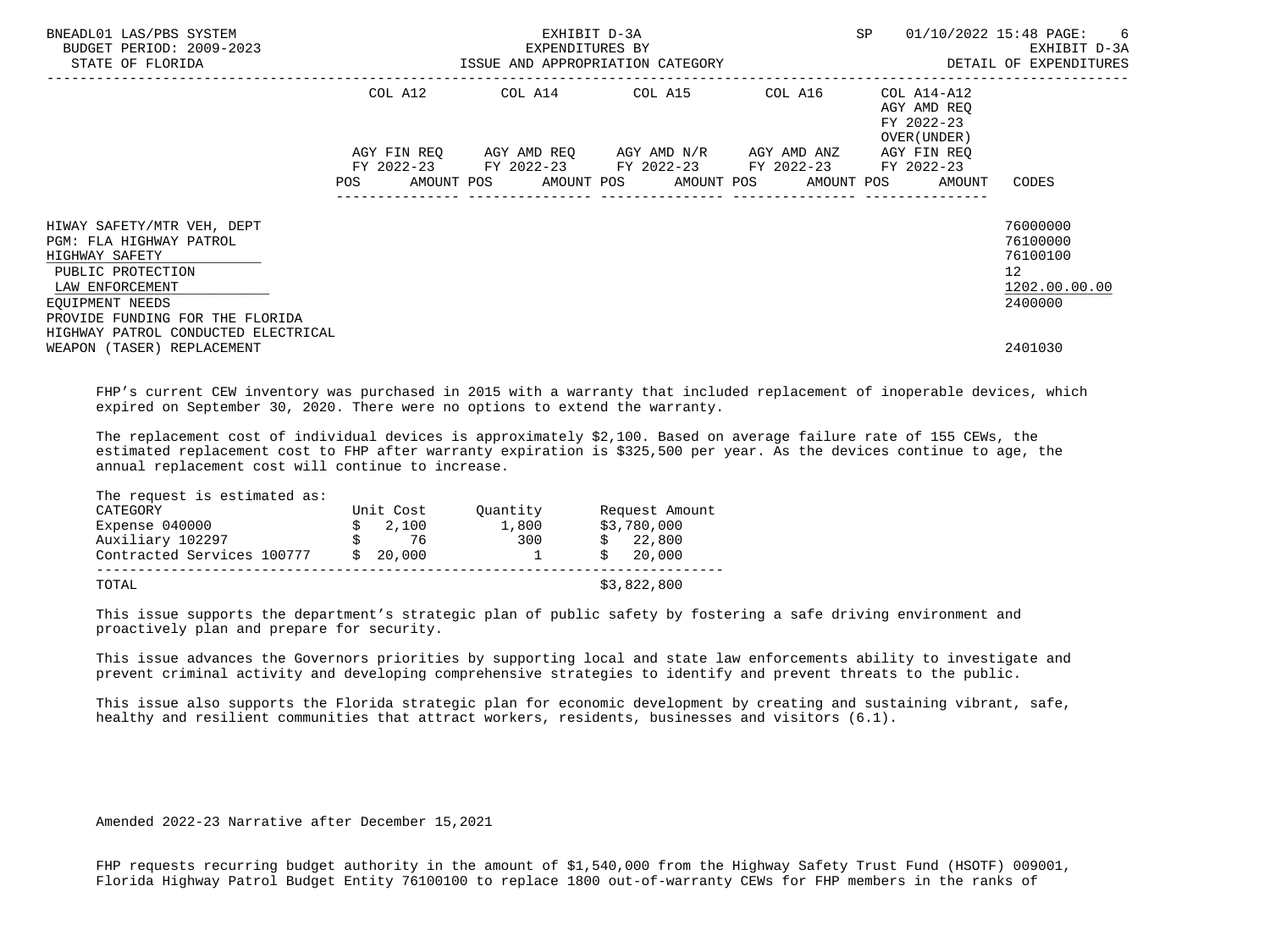| BNEADL01 LAS/PBS SYSTEM<br>BUDGET PERIOD: 2009-2023<br>STATE OF FLORIDA | EXHIBIT D-3A<br>EXPENDITURES BY<br>ISSUE AND APPROPRIATION CATEGORY |  |  |                                                                                                |  |  | SP |  | 01/10/2022 15:48 PAGE: 7<br>EXHIBIT D-3A<br>DETAIL OF EXPENDITURES |                                  |
|-------------------------------------------------------------------------|---------------------------------------------------------------------|--|--|------------------------------------------------------------------------------------------------|--|--|----|--|--------------------------------------------------------------------|----------------------------------|
|                                                                         | COL A12                                                             |  |  | COL A14 COL A15 COL A16                                                                        |  |  |    |  | COL A14-A12<br>AGY AMD REO<br>FY 2022-23<br>OVER (UNDER )          |                                  |
|                                                                         |                                                                     |  |  | AGY FIN REO AGY AMD REO AGY AMD N/R AGY AMD ANZ<br>FY 2022-23 FY 2022-23 FY 2022-23 FY 2022-23 |  |  |    |  | AGY FIN REO<br>FY 2022-23                                          |                                  |
|                                                                         | <b>POS</b>                                                          |  |  | AMOUNT POS      AMOUNT POS      AMOUNT POS     AMOUNT POS                                      |  |  |    |  | AMOUNT                                                             | CODES                            |
| HIWAY SAFETY/MTR VEH, DEPT<br>PGM: FLA HIGHWAY PATROL                   |                                                                     |  |  |                                                                                                |  |  |    |  |                                                                    | 76000000<br>76100000<br>76100100 |
| HIGHWAY SAFETY<br>PUBLIC PROTECTION<br>LAW ENFORCEMENT                  |                                                                     |  |  |                                                                                                |  |  |    |  |                                                                    | 12 <sup>°</sup><br>1202.00.00.00 |
| EOUIPMENT NEEDS<br>PROVIDE FUNDING FOR THE FLORIDA                      |                                                                     |  |  |                                                                                                |  |  |    |  |                                                                    | 2400000                          |
| HIGHWAY PATROL CONDUCTED ELECTRICAL<br>WEAPON (TASER) REPLACEMENT       |                                                                     |  |  |                                                                                                |  |  |    |  |                                                                    | 2401030                          |

 Lieutenant, Sergeant, Corporal and Trooper. The recurring funding would move the FHPs CEW program to an Operating Expense model, which will allow for fixed and predictable expenditures. Moreover, it would provide FHP with an all-inclusive procurement that will include the latest CEW technology. The revised OpEx model will include:

 Latest, most up-to-date CEW device, holsters, rechargeable batteries, bay docks, full device warranties, full battery warranties, full dock warranties, evidence.com licenses, upfront training cartridges, upfront duty cartridges, annual training cartridges and annual unlimited duty cartridges.

 Importantly, the new OpEx model will provide not only CEW devices, but state-of-the-art Virtual Reality training equipment and training modules. This important virtual reality training will provide the FHP with an effective tool to provide comprehensive, effective scenario-based, immersive empathy training to FHP members. The training component will include:

Annual Training Content

Virtual Reality (VR) Headsets

VR Simulation Hardware

VR Licenses for All Troopers

All VR Training Content both Current and Released During the Life of the Contract

Professional Services On-Site & Remote

Preliminary Training On-Site

The request is estimated as:

| Categr                  |        | 'Init | Cost |      | Amount<br>Request |
|-------------------------|--------|-------|------|------|-------------------|
| racted Services<br>~nn+ | 100777 |       |      | -982 | 000<br>540        |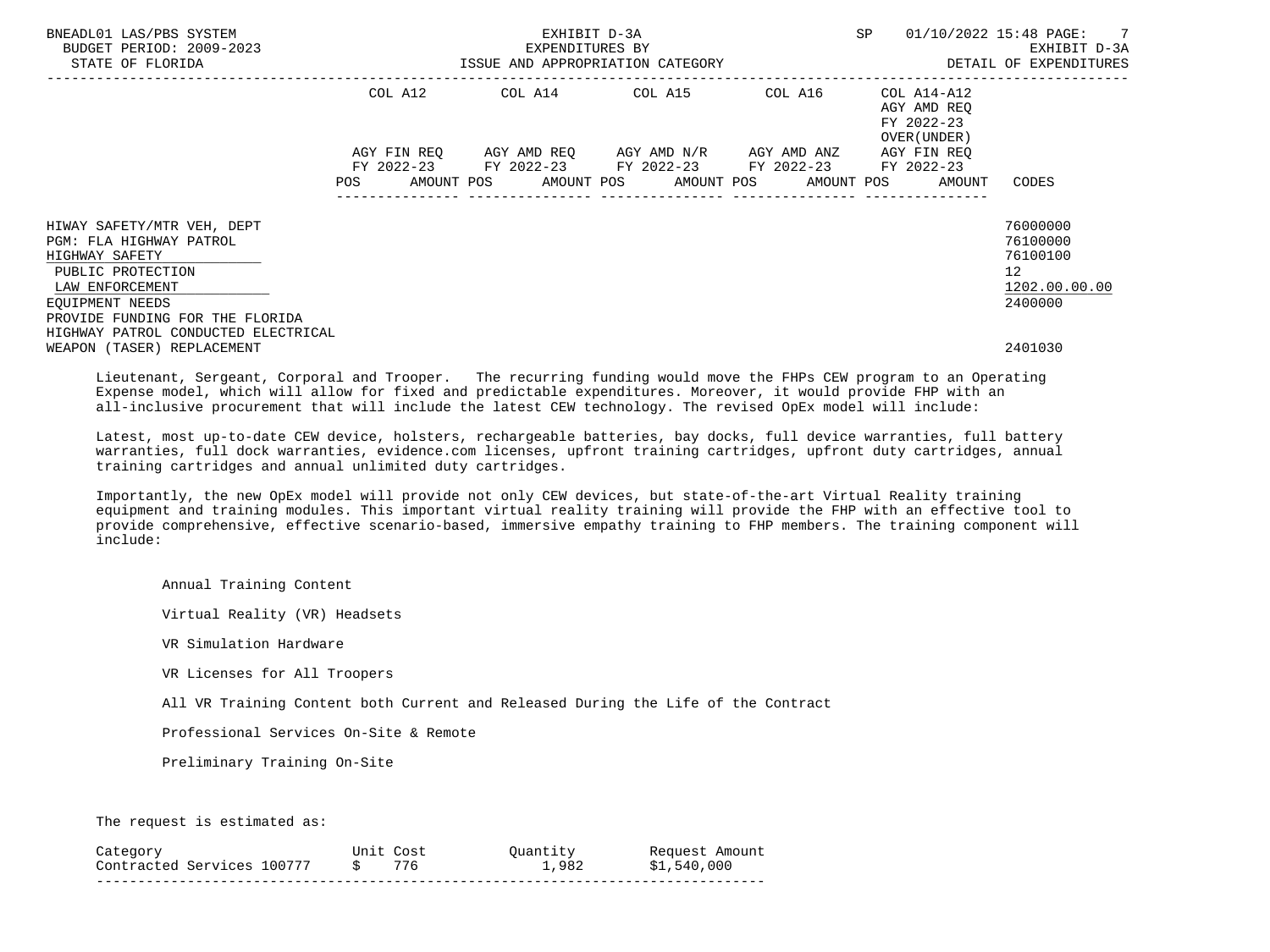| BNEADL01 LAS/PBS SYSTEM<br>BUDGET PERIOD: 2009-2023<br>STATE OF FLORIDA                                                                                                                                      |         | EXHIBIT D-3A<br>EXPENDITURES BY<br>ISSUE AND APPROPRIATION CATEGORY | SP                                                                                             | 01/10/2022 15:48 PAGE: 8<br>EXHIBIT D-3A<br>DETAIL OF EXPENDITURES |                                                                                     |                                                                    |
|--------------------------------------------------------------------------------------------------------------------------------------------------------------------------------------------------------------|---------|---------------------------------------------------------------------|------------------------------------------------------------------------------------------------|--------------------------------------------------------------------|-------------------------------------------------------------------------------------|--------------------------------------------------------------------|
|                                                                                                                                                                                                              | COL A12 |                                                                     | COL A14 COL A15                                                                                | COL A16                                                            | COL A14-A12<br>AGY AMD REQ<br>FY 2022-23<br>OVER (UNDER )                           |                                                                    |
|                                                                                                                                                                                                              |         |                                                                     | AGY FIN REQ AGY AMD REQ AGY AMD N/R AGY AMD ANZ<br>FY 2022-23 FY 2022-23 FY 2022-23 FY 2022-23 |                                                                    | AGY FIN REO<br>FY 2022-23<br>POS AMOUNT POS AMOUNT POS AMOUNT POS AMOUNT POS AMOUNT | CODES                                                              |
| HIWAY SAFETY/MTR VEH, DEPT<br>PGM: FLA HIGHWAY PATROL<br>HIGHWAY SAFETY<br>PUBLIC PROTECTION<br>LAW ENFORCEMENT<br>EOUIPMENT NEEDS<br>PROVIDE FUNDING FOR THE FLORIDA<br>HIGHWAY PATROL CONDUCTED ELECTRICAL |         |                                                                     |                                                                                                |                                                                    |                                                                                     | 76000000<br>76100000<br>76100100<br>12<br>1202.00.00.00<br>2400000 |
| WEAPON (TASER) REPLACEMENT                                                                                                                                                                                   |         |                                                                     |                                                                                                |                                                                    |                                                                                     | 2401030                                                            |
| Total                                                                                                                                                                                                        |         |                                                                     | \$1,540,000                                                                                    |                                                                    |                                                                                     |                                                                    |

 This issue supports the department's strategic plan of public safety by fostering a safe driving environment and proactively plan and prepare for security.

 This issue advances the Governors priorities by supporting local and state law enforcements ability to investigate and prevent criminal activity and developing comprehensive strategies to identify and prevent threats to the public.

 This issue also supports the Florida strategic plan for economic development by creating and sustaining vibrant, safe, healthy and resilient communities that attract workers, residents, businesses and visitors (6.1).

 Summary: The amended LBR for CEW's has a change in dollar amount from \$3,822,800 in non-recurring funds to \$1,540,000 in recurring funding. The recurring funding will circumvent the expense of ongoing replacements and mitigate safety issues. The Department will also be able to annualize its CEW expenditures in a steady, predictable manner that reflects the true total cost of a robust CEW program that enhances the safety of officers and the public.

 This issue will also allow FHP to lead the way in public safety and law enforcement training by using immersive, scenario-based virtual reality training that will prepare Troopers for real-world encounters. This training will provide enhanced de-escalation and empathy training that will improve the safety of both troopers and the public. \*\*\*\*\*\*\*\*\*\*\*\*\*\*\*\*\*\*\*\*\*\*\*\*\*\*\*\*\*\*\*\*\*\*\*\*\*\*\*\*\*\*\*\*\*\*\*\*\*\*\*\*\*\*\*\*\*\*\*\*\*\*\*\*\*\*\*\*\*\*\*\*\*\*\*\*\*\*\*\*\*\*\*\*\*\*\*\*\*\*\*\*\*\*\*\*\*\*\*\*\*\*\*\*\*\*\*\*\*\*\*\*\*\*\*\*\*\*\*\*\*\*\*\*\*\*\*

 $\texttt{Total}: \texttt{LAW ENFCRCEMENT} \quad \texttt{1202.00.00}.00$  BY FUND TYPE TRUST FUNDS..................... 3,822,800 3,440,000 382,800- 2000 =============== =============== =============== =============== ===============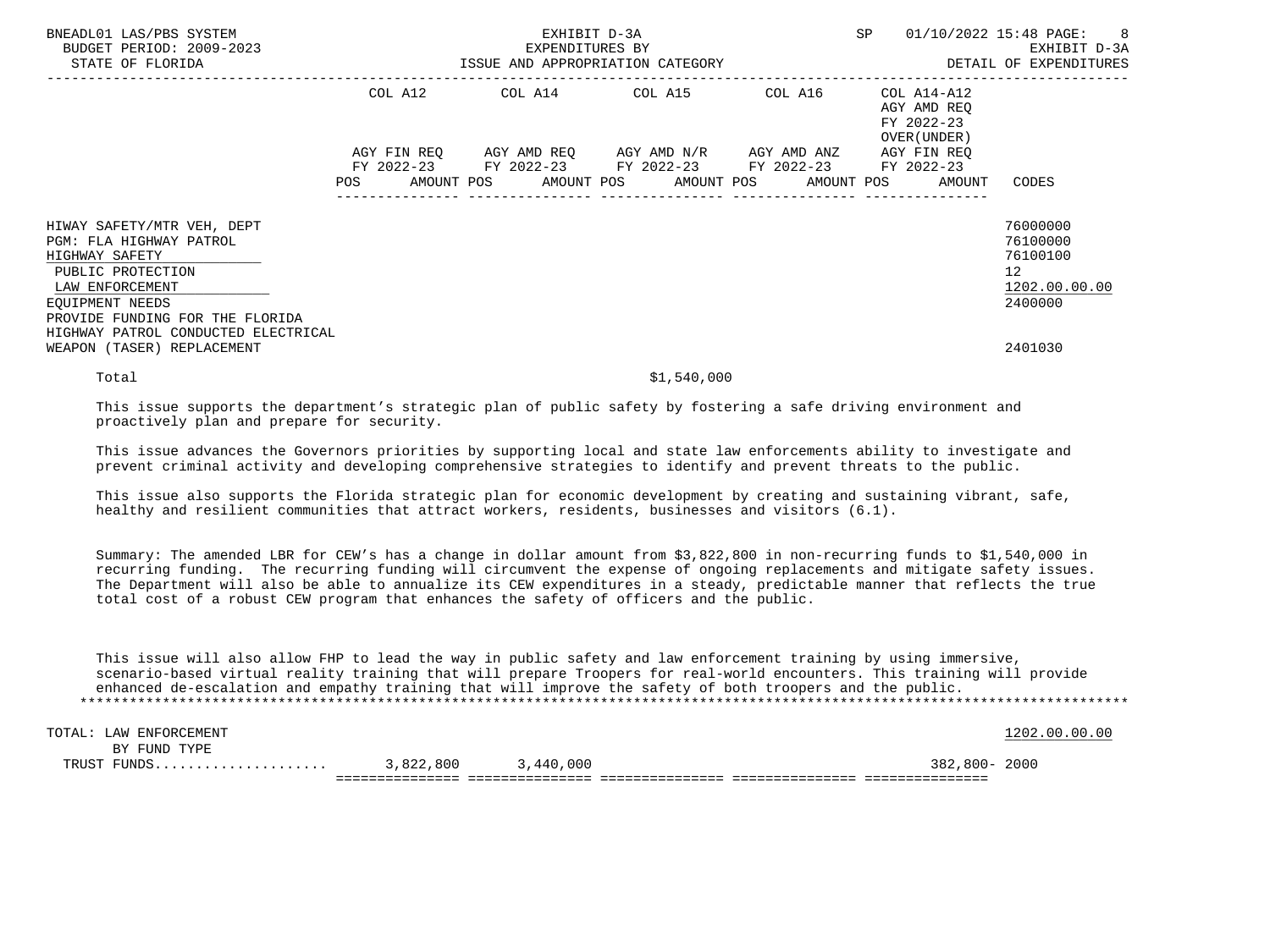| BNEADL01 LAS/PBS SYSTEM<br>BUDGET PERIOD: 2009-2023                                                                                                                                                                                           | EXHIBIT D-3A<br>EXPENDITURES BY |  |  |                                             |  |                                                                                                                                 |  |  |                                            | SP 01/10/2022 15:48 PAGE: 9<br>EXHIBIT D-3A<br>DETAIL OF EXPENDITURES |                                                                                                   |
|-----------------------------------------------------------------------------------------------------------------------------------------------------------------------------------------------------------------------------------------------|---------------------------------|--|--|---------------------------------------------|--|---------------------------------------------------------------------------------------------------------------------------------|--|--|--------------------------------------------|-----------------------------------------------------------------------|---------------------------------------------------------------------------------------------------|
|                                                                                                                                                                                                                                               |                                 |  |  | COL A12 COL A14 COL A15 COL A16 COL A14-A12 |  |                                                                                                                                 |  |  | AGY AMD REO<br>FY 2022-23<br>OVER (UNDER ) |                                                                       |                                                                                                   |
|                                                                                                                                                                                                                                               |                                 |  |  |                                             |  | AGY FIN REQ 6 AGY AMD REQ 6 AGY AMD N/R 66 AGY AMD ANZ 66 AGY FIN REQ<br>FY 2022-23 FY 2022-23 FY 2022-23 FY 2022-23 FY 2022-23 |  |  |                                            | POS AMOUNT POS AMOUNT POS AMOUNT POS AMOUNT POS AMOUNT CODES          |                                                                                                   |
| HIWAY SAFETY/MTR VEH, DEPT<br>PGM: FLA HIGHWAY PATROL<br>HIGHWAY SAFETY<br>OTHER FIXED CAPITAL OUTLAY<br>OTHER FIXED CAPITAL OUTLAY<br>CAPITAL IMPROVEMENT PLAN<br>MAINTENANCE AND REPAIR<br>FIXED CAPITAL OUTLAY<br>MAIN/REP/CONST-STATEWIDE |                                 |  |  |                                             |  |                                                                                                                                 |  |  |                                            |                                                                       | 76000000<br>76100000<br>76100100<br>99<br>9999.99.99.99<br>9900000<br>990M000<br>080000<br>083643 |
| HIGHWAY SAFETY OPER TF -STATE 637,511 637,511 637,511 637,511                                                                                                                                                                                 |                                 |  |  |                                             |  |                                                                                                                                 |  |  |                                            |                                                                       | 2009 1                                                                                            |
|                                                                                                                                                                                                                                               |                                 |  |  |                                             |  |                                                                                                                                 |  |  |                                            |                                                                       |                                                                                                   |

AGENCY NARRATIVE:

2022-2023 BUDGET YEAR NARRATIVE: MAIN/REP/CONST-STATEWIDE IT COMPONENT? NO

Long-Range Program Plan Approved Activity: Fixed Capital Outlay

 The Department of Highway Safety and Motor Vehicles (department) is requesting nonrecurring budget authority of \$637,511 for FY 2022-23. This request is based on an assessment of Florida Highway Patrol's (FHP) facility system groups. These include ADA restroom renovations for the Cocoa and Marathon Facilities and security upgrades for the Cocoa Facility. The requested funding is part of a Five-Year Capital Improvement Plan necessary to preserve and extend the useful life of the buildings and their major components.

FHP COCOA FACILITY - ADA RESTROOM RENOVATION AND SECURITY UPGRADES: \$352,784

 All public buildings and facilities are required to comply with the Americans with Disabilities Act (ADA) Standards for Accessible Design and related regulations adopted in Section 553.503, Fla. Stat. The Cocoa FHP facility needs upgrades, including ADA restroom improvements.

 The Cocoa Florida Highway Patrol station constructed in 1989 is 8,837 square feet. This facility has not had any interior improvements since its construction. The electrical lighting, ceiling tile/grid and restrooms are over 30 years old and appear aged and worn. The facility has one public restroom, accessible from the lobby, that is ADA compliant and two employee restrooms in need of ADA restroom renovation to be readily accessible to and usable by those with disabilities. Security features are lacking at the reception/lobby area.

 To address this issue the department is requesting budget authority to Perform ADA restroom renovation of the employee restrooms to improve function, appeal, and make ADA compliant. Install security features such as bulletproof glass, interior security door and bullet resistant wall panels to improve safety and deter unauthorized entry. Replace worn and damaged ceiling tile/grid and electrical lighting for better illumination of workspace and a reduction in energy consumption and cost.

 Fresh, well-maintained office settings will convey efficiency and professionalism to visitors and promote employee comfort and productivity while reducing utility costs through the use of energy efficient plumbing and lighting fixtures.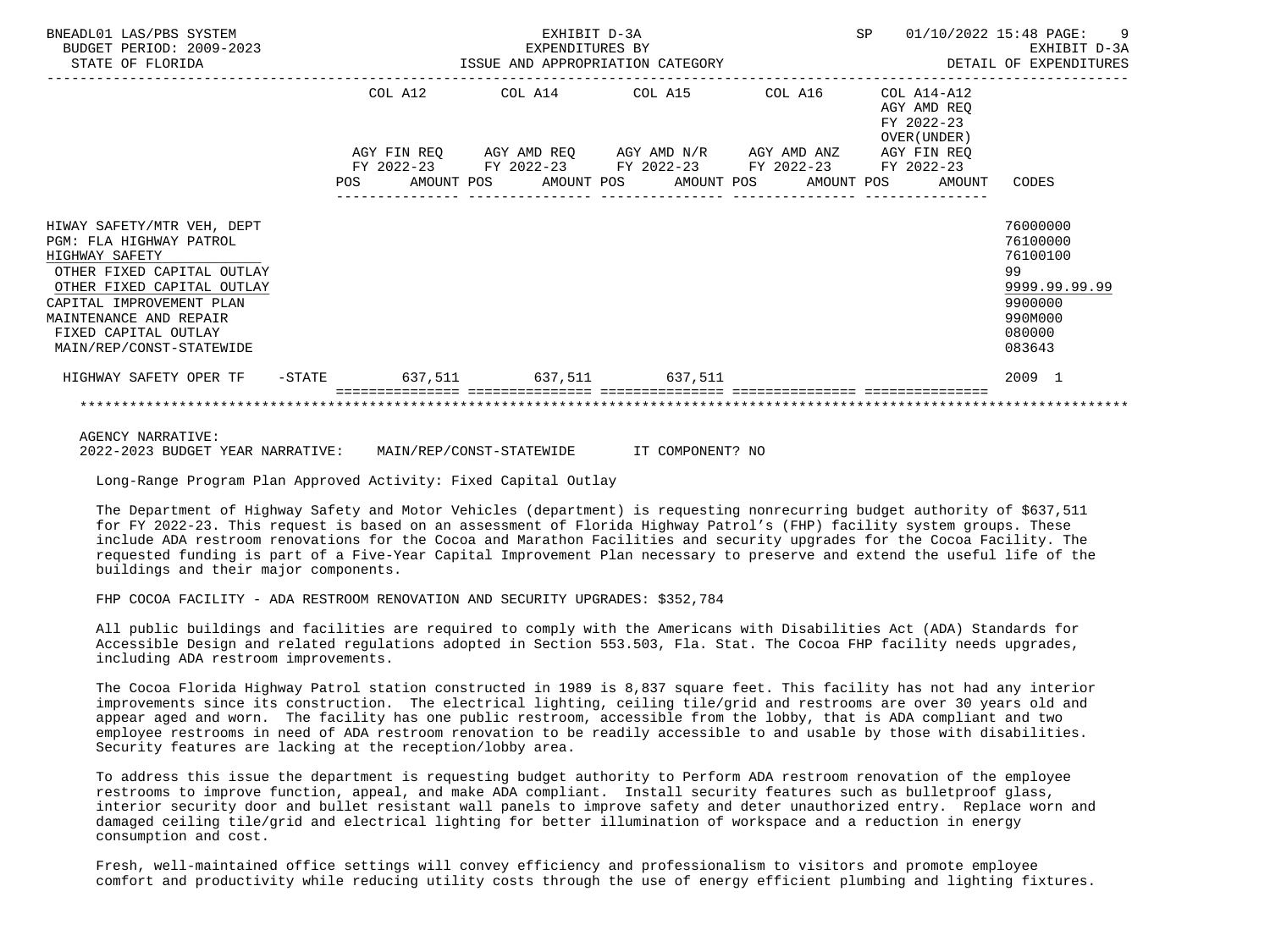| BNEADL01 LAS/PBS SYSTEM<br>BUDGET PERIOD: 2009-2023<br>STATE OF FLORIDA                                                                                                                   | ISSUE AND APPROPRIATION CATEGORY | EXHIBIT D-3A<br>EXPENDITURES BY | <b>SP</b>                                                                                                                                                | 01/10/2022 15:48 PAGE: 10<br>EXHIBIT D-3A<br>DETAIL OF EXPENDITURES |                                            |                                                                               |
|-------------------------------------------------------------------------------------------------------------------------------------------------------------------------------------------|----------------------------------|---------------------------------|----------------------------------------------------------------------------------------------------------------------------------------------------------|---------------------------------------------------------------------|--------------------------------------------|-------------------------------------------------------------------------------|
|                                                                                                                                                                                           | COL A12                          |                                 | COL A14 COL A15 COL A16 COL A14-A12                                                                                                                      |                                                                     | AGY AMD REO<br>FY 2022-23<br>OVER (UNDER ) |                                                                               |
|                                                                                                                                                                                           | POS                              |                                 | AGY FIN REO AGY AMD REO AGY AMD N/R AGY AMD ANZ<br>FY 2022-23 FY 2022-23 FY 2022-23 FY 2022-23 FY 2022-23<br>AMOUNT POS AMOUNT POS AMOUNT POS AMOUNT POS |                                                                     | AGY FIN REO<br>AMOUNT                      | CODES                                                                         |
| HIWAY SAFETY/MTR VEH, DEPT<br>PGM: FLA HIGHWAY PATROL<br>HIGHWAY SAFETY<br>OTHER FIXED CAPITAL OUTLAY<br>OTHER FIXED CAPITAL OUTLAY<br>CAPITAL IMPROVEMENT PLAN<br>MAINTENANCE AND REPAIR |                                  |                                 |                                                                                                                                                          |                                                                     |                                            | 76000000<br>76100000<br>76100100<br>99<br>9999.99.99.99<br>9900000<br>990M000 |

## FHP MARATHON FACILITY - ADA RESTROOM RENOVATIONS PHASE 2: \$284,727

 All public buildings and facilities are required to comply with the Americans with Disabilities Act Standards for Accessible Design and related regulations adopted in Section 553.503, Fla. Stat. The Marathon FHP facility needs upgrades, including ADA restroom improvements.

 The Marathon Florida Highway Patrol station constructed in 1984 is 4,696 square feet. The four restrooms, located in the center of the building behind the lobby area, are interconnected and make up a total of approximately 432 square feet. Interior ADA restroom renovation was designed as a two-phase project because of the cost involved with replacing the cast iron/pvc patched plumbing system and adding more piping to the system in order to provide a public restroom and utilize closet /storage areas to fulfill ADA space requirements. Phase 1 of the ADA restroom renovation, completed in 2021, involved replacement of the sanitary sewer line from the front lobby area through the front parking lot and then to the vent stack at the southeast front of the building. The center rear men's employee restroom was updated with a new door and ADA compliant hardware, handrails, new water closet, new lavatory allowing clear floor space for forward approach and knee space below, floor and wall tile and accessories that included dispensers, light fixture, and mirror. Phase 2 is necessary to bring the remaining restroom areas up to ADA standards and will include: one public, unisex restroom, one employee restroom for women and one employee restroom for men. Also included in the design of Phase 2 is the addition an employee shower.

 To address this issue the department is requesting budget authority to renovate the entire center restroom section in order to construct one unisex restroom in the lobby area and in the employees' area construct one women's and one men's restroom, in accordance with the Florida Building Code and the ADA.

 Fresh, well-maintained office settings will convey efficiency and professionalism to visitors and promote employee comfort and productivity while reducing utility costs through the use of energy efficient plumbing and lighting fixtures.

 Improvement and maintenance of building systems align with the department's strategic plan of Member Experience by promoting a work environment where members feel safe and secure.

 These strategies support the Governor's priorities of economic development and job creation by prioritizing infrastructure development to meaningful projects that provide regional and statewide impact, especially focused on safety and improved mobility (priority #3).

 Ensuring that our citizen's assets are maintained in an acceptable condition supports the Florida Economic Development Strategic Plan of ensuring state, regional, and local agencies provide collaborative and timely customer service to businesses and workers (strategy 4.2) and creating and sustaining vibrant, safe, and healthy communities that attract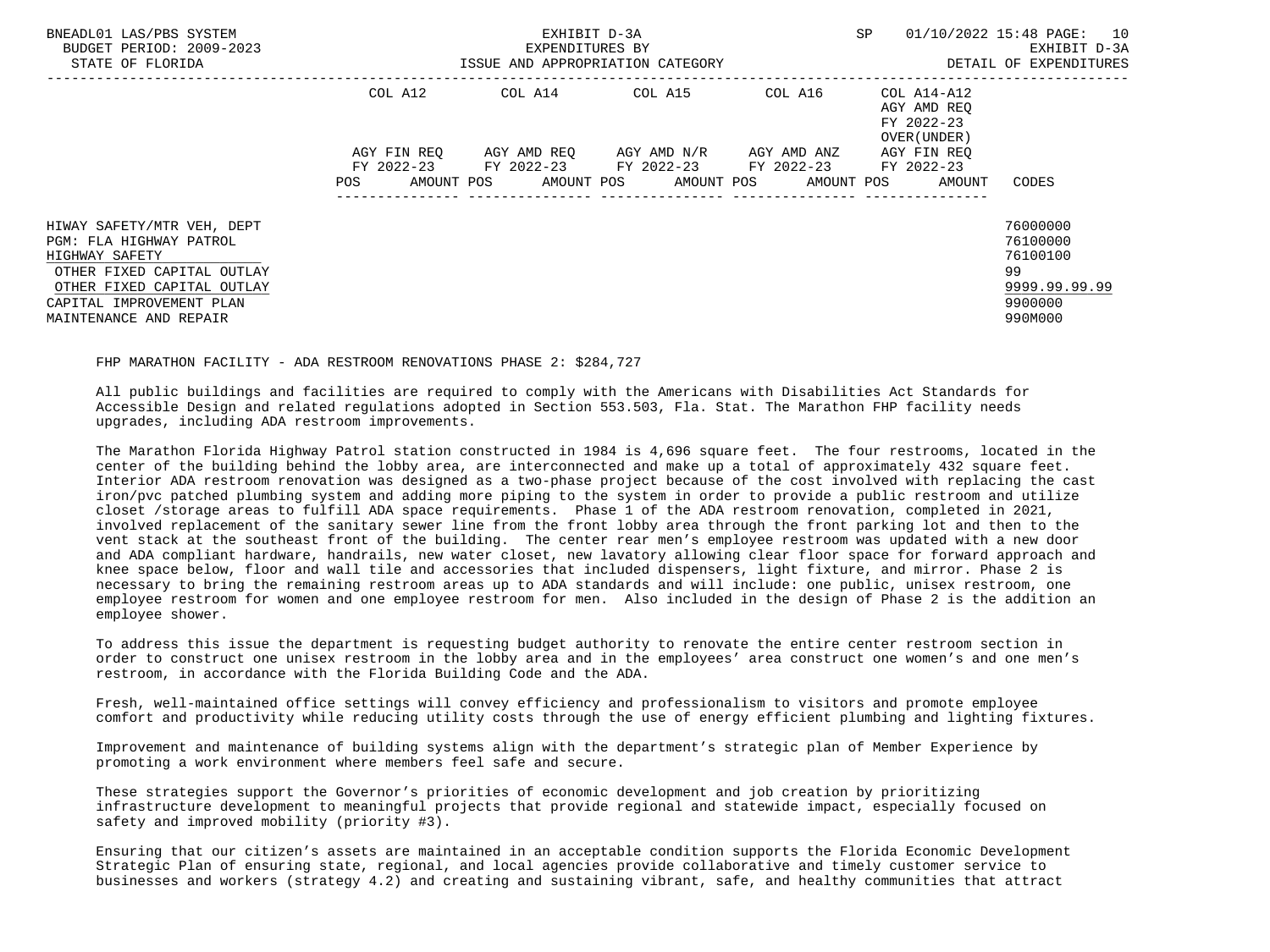| BNEADL01 LAS/PBS SYSTEM<br>BUDGET PERIOD: 2009-2023<br>STATE OF FLORIDA                                                                                                                                                                                              |         | EXHIBIT D-3A<br>EXPENDITURES BY                                                                           | SP 01/10/2022 15:48 PAGE: 11 | EXHIBIT D-3A                              |                                                                               |
|----------------------------------------------------------------------------------------------------------------------------------------------------------------------------------------------------------------------------------------------------------------------|---------|-----------------------------------------------------------------------------------------------------------|------------------------------|-------------------------------------------|-------------------------------------------------------------------------------|
|                                                                                                                                                                                                                                                                      | COL A12 | COL A14 COL A15 COL A16 COL A14-A12                                                                       |                              | AGY AMD REO<br>FY 2022-23<br>OVER (UNDER) |                                                                               |
|                                                                                                                                                                                                                                                                      |         | AGY FIN REQ AGY AMD REQ AGY AMD N/R AGY AMD ANZ AGY FIN REQ                                               |                              |                                           |                                                                               |
|                                                                                                                                                                                                                                                                      |         | FY 2022-23 FY 2022-23 FY 2022-23 FY 2022-23 FY 2022-23<br>POS AMOUNT POS AMOUNT POS AMOUNT POS AMOUNT POS |                              |                                           | AMOUNT CODES                                                                  |
| HIWAY SAFETY/MTR VEH, DEPT<br>PGM: FLA HIGHWAY PATROL<br>HIGHWAY SAFETY<br>OTHER FIXED CAPITAL OUTLAY<br>OTHER FIXED CAPITAL OUTLAY<br>CAPITAL IMPROVEMENT PLAN<br>MAINTENANCE AND REPAIR<br>workers, residents, businesses, and visitors to Florida (strategy 6.1). |         |                                                                                                           |                              |                                           | 76000000<br>76100000<br>76100100<br>99<br>9999.99.99.99<br>9900000<br>990M000 |
| FHP ACADEMY DRIVING RANGE                                                                                                                                                                                                                                            |         |                                                                                                           |                              |                                           | 083644                                                                        |
|                                                                                                                                                                                                                                                                      |         |                                                                                                           |                              |                                           |                                                                               |
| GENERAL REVENUE FUND -STATE $10,000,000$ $10,000,000$ $10,000,000$ $10,000,000$ $10,000,000$ $1000$ $1$                                                                                                                                                              |         |                                                                                                           |                              |                                           |                                                                               |
|                                                                                                                                                                                                                                                                      |         |                                                                                                           |                              |                                           |                                                                               |
| AGENCY NARRATIVE:<br>2022-2023 BUDGET YEAR NARRATIVE: FHP ACADEMY DRIVING RANGE                                                                                                                                                                                      |         |                                                                                                           | IT COMPONENT? NO             |                                           |                                                                               |

Amended 2022-23 Narrative After December 15, 2021

 The issue is requesting \$ 10,000,000 in non-recurring funding from the General Revenue Fund to finish construction of a new and innovative driving range and access road for the Florida Highway Patrol (FHP) Training Academy, located the Florida Public Safety Institute (FPSI). The funding will allow the Department to finalize the advanced driving track to instruct law enforcement recruits, as well as Local and State sworn law enforcement members from across Florida. This track will be the first of its kind in the State and will provide an opportunity to drive a pursuit vehicle at high speeds in a safe and controlled environment. Approximately 200 acres are allocated and have been cleared for the driving facility.

 During enforcement actions, FHP troopers regularly drive their vehicles at high speeds on crowded interstate highways. Statistically, FHP troopers patrol approximately 46 million miles annually. The Florida Highway Patrol issued nearly 600,000 speeding citations over the past two years, of which 83% were for speeds over 70 miles per hour (mph) and 17% were for speeds over 90 mph. During the apprehension of these violators, FHP troopers may achieve high speeds of 100 mph or more. Additionally, FHP troopers were also involved in 377 pursuits over the past two years, which often involved operating the patrol vehicle in high-speed conditions. Based on current traffic incident models, a FHP trooper's first exposure of driving at speeds of 100 mph or more in a law enforcement vehicle occurs on one of Florida's roadways around the motoring public. Currently, the FHP Training Academy utilizes the driving track of the Florida Public Safety Institute (FPSI) Training Academy. This driving facility is less than one mile long (.8 mile) and is suitable for low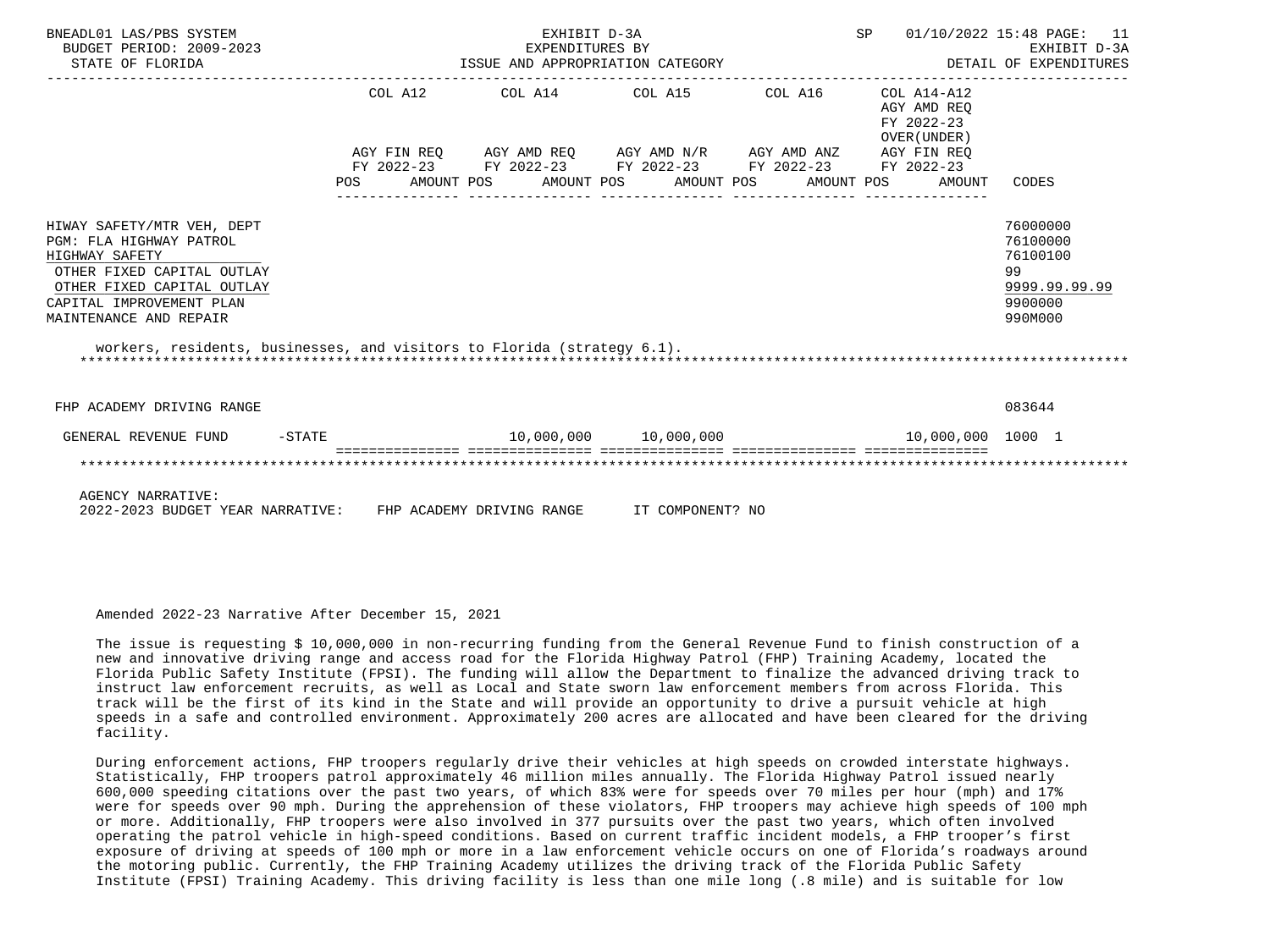| BNEADL01 LAS/PBS SYSTEM<br>BUDGET PERIOD: 2009-2023<br>STATE OF FLORIDA                                                                                                                   |     | EXHIBIT D-3A<br>EXPENDITURES BY<br>ISSUE AND APPROPRIATION CATEGORY | SP                                                                                                        | 01/10/2022 15:48 PAGE: 12<br>EXHIBIT D-3A<br>DETAIL OF EXPENDITURES |                                                    |                                                                               |
|-------------------------------------------------------------------------------------------------------------------------------------------------------------------------------------------|-----|---------------------------------------------------------------------|-----------------------------------------------------------------------------------------------------------|---------------------------------------------------------------------|----------------------------------------------------|-------------------------------------------------------------------------------|
|                                                                                                                                                                                           |     |                                                                     | COL A12 COL A14 COL A15 COL A16 COL A14-A12                                                               |                                                                     | AGY AMD REO<br>FY 2022-23<br>OVER (UNDER )         |                                                                               |
|                                                                                                                                                                                           |     |                                                                     | AGY FIN REO AGY AMD REO AGY AMD N/R AGY AMD ANZ<br>FY 2022-23 FY 2022-23 FY 2022-23 FY 2022-23 FY 2022-23 |                                                                     | AGY FIN REO                                        |                                                                               |
|                                                                                                                                                                                           | POS |                                                                     |                                                                                                           |                                                                     | AMOUNT POS AMOUNT POS AMOUNT POS AMOUNT POS AMOUNT | CODES                                                                         |
| HIWAY SAFETY/MTR VEH, DEPT<br>PGM: FLA HIGHWAY PATROL<br>HIGHWAY SAFETY<br>OTHER FIXED CAPITAL OUTLAY<br>OTHER FIXED CAPITAL OUTLAY<br>CAPITAL IMPROVEMENT PLAN<br>MAINTENANCE AND REPAIR |     |                                                                     |                                                                                                           |                                                                     |                                                    | 76000000<br>76100000<br>76100100<br>99<br>9999.99.99.99<br>9900000<br>990M000 |

 speed driving exercises. Due to the limitations of the current facility, law enforcement recruits are not exposed to the real-world driving conditions they will work in upon graduation from training. By providing a safe and controlled environment in which to experience real-world emergency driving, the Florida Highway Patrol will be better able to enhance the safety of both officers and the public.

 Implementation of a new and advanced driving track will ensure that the FHP Training Academy proactively promotes and enforces a safe driving environment to all recruits and law enforcement members during their training. In addition, the utilization of the driving track aims to correct driving deficiencies prior to releasing recruits who drive a patrol vehicle on Florida's highways and will provide additional training for current law enforcement officers who may need remedial training. If the issue is not funded, the advanced driving track at FPSI will not be able to be completed and Florida's Law Enforcement Officers will not have access to the important, comprehensive advanced driving training they need to be able to ensure the safety of the public while driving in real-world environments.

 Improvement and maintenance of building systems align with the department's strategic plan of Member Experience by promoting a work environment where members feel safe and secure.

 These strategies support the Governor's priorities of economic development and job creation by prioritizing infrastructure development to meaningful projects that provide regional and statewide impact, especially focused on safety and improved mobility (priority #3).

 Ensuring that our citizen's assets are maintained in an acceptable condition supports the Florida Economic Development Strategic Plan of ensuring state, regional, and local agencies provide collaborative and timely customer service to businesses and workers (strategy 4.2) and creating and sustaining vibrant, safe, and healthy communities that attract workers, residents, businesses, and visitors to Florida (strategy 6.1).

| Summary: This is a new issue  |         |            |            |            |  |
|-------------------------------|---------|------------|------------|------------|--|
|                               |         |            |            |            |  |
|                               |         |            |            |            |  |
| TOTAL: MAINTENANCE AND REPAIR |         |            |            | 990M000    |  |
| TOTAL ISSUE                   | 637,511 | 10,637,511 | 10,637,511 | 10,000,000 |  |
|                               |         |            |            |            |  |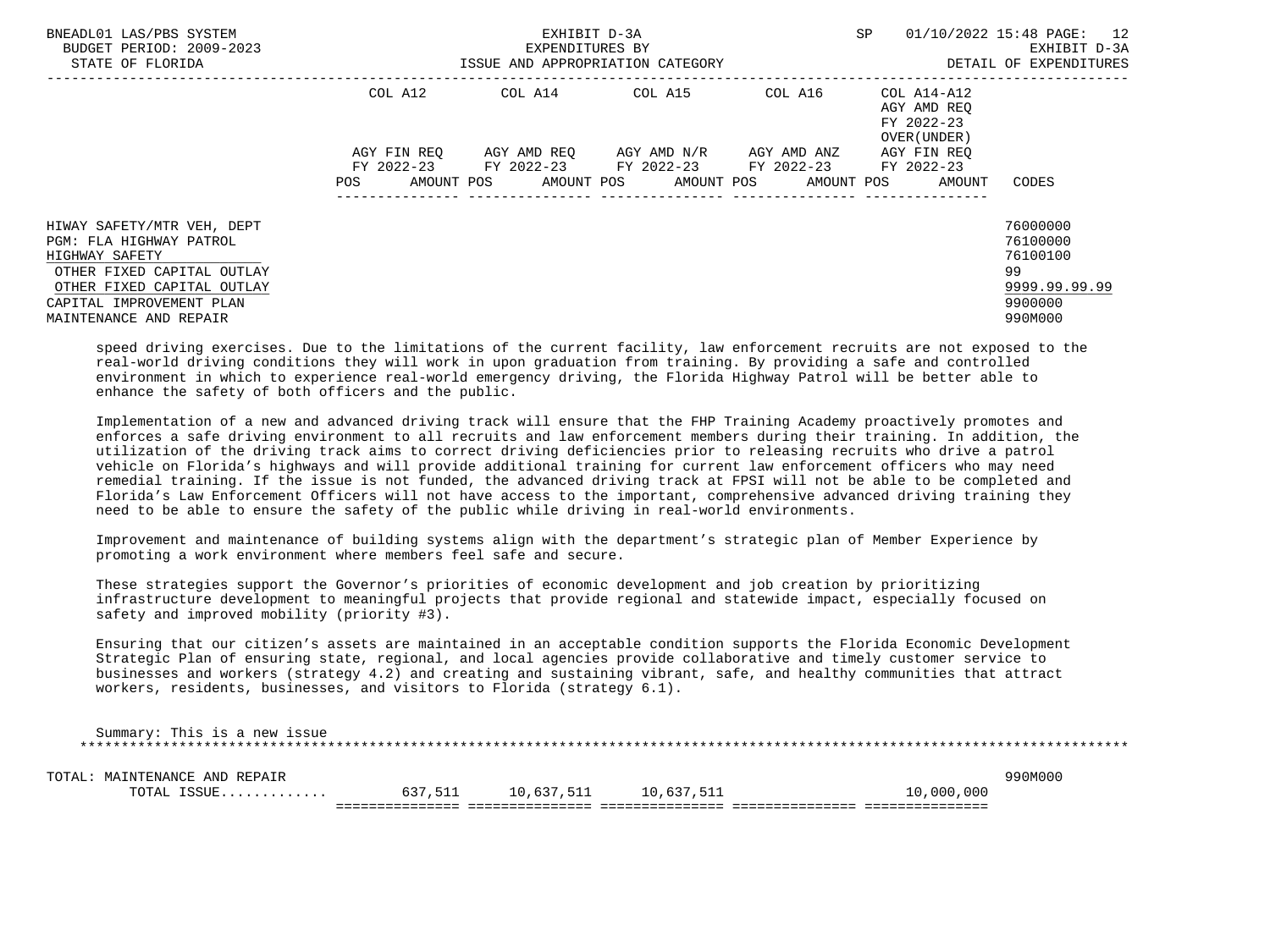| BNEADL01 LAS/PBS SYSTEM<br>BUDGET PERIOD: 2009-2023<br>STATE OF FLORIDA                                                             |         | EXHIBIT D-3A<br>EXPENDITURES BY | SP                                                                                                                                                                       | 01/10/2022 15:48 PAGE: 13<br>EXHIBIT D-3A |                                                                                                                             |                                                         |
|-------------------------------------------------------------------------------------------------------------------------------------|---------|---------------------------------|--------------------------------------------------------------------------------------------------------------------------------------------------------------------------|-------------------------------------------|-----------------------------------------------------------------------------------------------------------------------------|---------------------------------------------------------|
|                                                                                                                                     | COL A12 |                                 | COL A14 COL A15 COL A16                                                                                                                                                  |                                           | COL A14-A12<br>AGY AMD REO<br>FY 2022-23<br>OVER (UNDER)                                                                    |                                                         |
|                                                                                                                                     |         |                                 | AGY FIN REQ AGY AMD REQ AGY AMD N/R AGY AMD ANZ AGY FIN REQ<br>FY 2022-23 FY 2022-23 FY 2022-23 FY 2022-23 FY 2022-23<br>POS AMOUNT POS AMOUNT POS AMOUNT POS AMOUNT POS |                                           | AMOUNT                                                                                                                      | CODES                                                   |
| HIWAY SAFETY/MTR VEH, DEPT<br>PGM: FLA HIGHWAY PATROL<br>HIGHWAY SAFETY<br>OTHER FIXED CAPITAL OUTLAY<br>OTHER FIXED CAPITAL OUTLAY |         |                                 |                                                                                                                                                                          |                                           |                                                                                                                             | 76000000<br>76100000<br>76100100<br>99<br>9999.99.99.99 |
| TOTAL: OTHER FIXED CAPITAL OUTLAY<br>BY FUND TYPE                                                                                   |         |                                 |                                                                                                                                                                          |                                           |                                                                                                                             | 9999.99.99.99                                           |
| GENERAL REVENUE FUND<br>TRUST FUNDS                                                                                                 |         |                                 | 637,511 637,511 637,511                                                                                                                                                  |                                           | 10,000,000 1000                                                                                                             | 2000                                                    |
| TOTAL PROG COMP 637,511 10,637,511 10,637,511                                                                                       |         |                                 |                                                                                                                                                                          |                                           | 10,000,000                                                                                                                  |                                                         |
| TOTAL: HIGHWAY SAFETY<br>BY FUND TYPE                                                                                               |         |                                 |                                                                                                                                                                          |                                           |                                                                                                                             | 76100100                                                |
| GENERAL REVENUE FUND<br>TRUST FUNDS                                                                                                 |         |                                 |                                                                                                                                                                          |                                           | $10,000,000$ $10,000,000$ $10,000,000$ $10,000,000$ $10,000,000$ $1000$<br>4,460,311 $4,077,511$ $637,511$ $382,800 - 2000$ |                                                         |
| TOTAL BUREAU                                                                                                                        |         |                                 | 4,460,311 14,077,511 10,637,511                                                                                                                                          |                                           | 9,617,200                                                                                                                   |                                                         |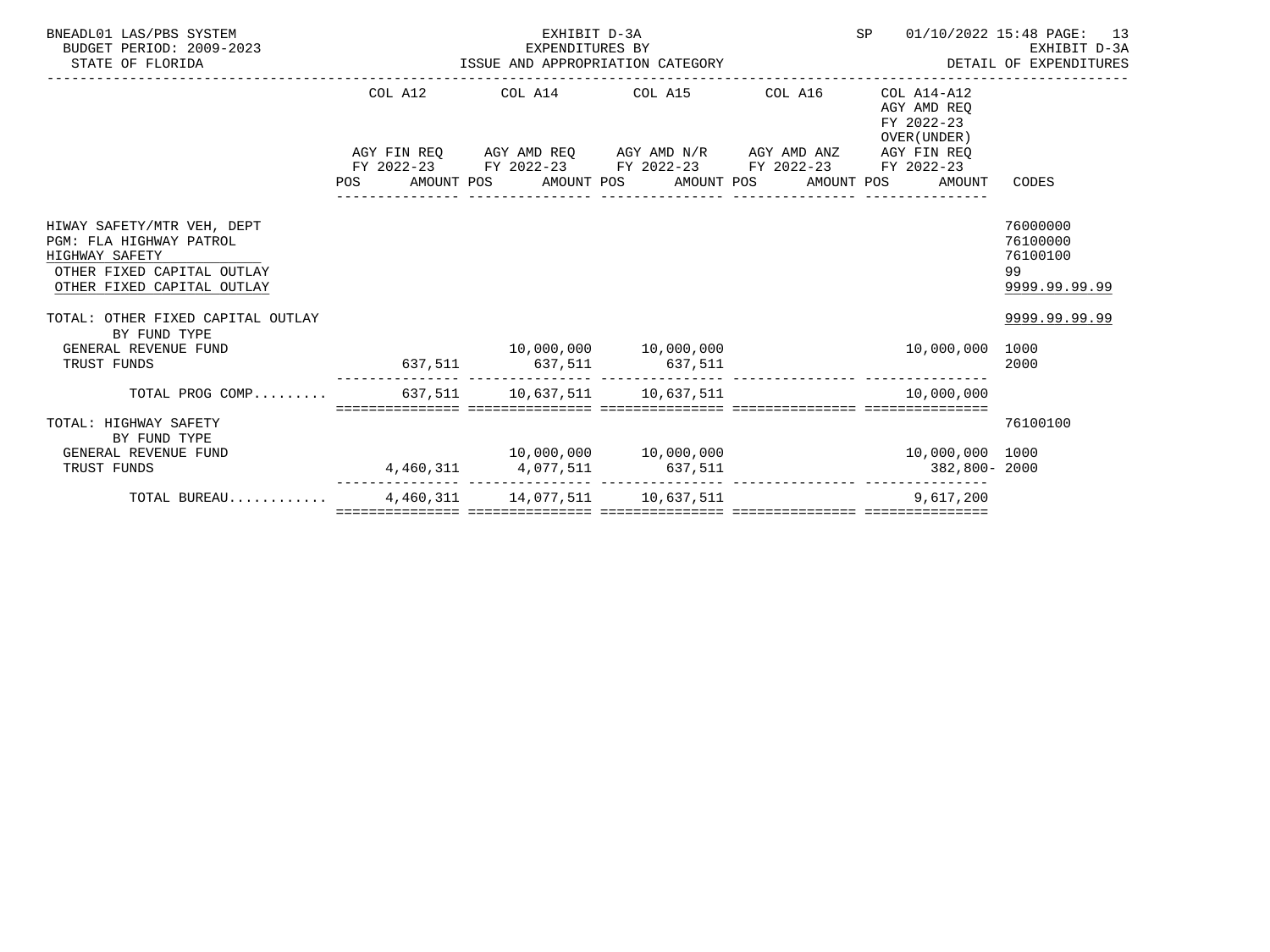| BNEADL01 LAS/PBS SYSTEM                                                                                                                                                                                                                 |                                      | EXHIBIT D-3A                                                                                                                                                         |                  |  | SP 01/10/2022 15:48 PAGE: 14                                                             | EXHIBIT D-3A                                                                            |  |  |  |  |
|-----------------------------------------------------------------------------------------------------------------------------------------------------------------------------------------------------------------------------------------|--------------------------------------|----------------------------------------------------------------------------------------------------------------------------------------------------------------------|------------------|--|------------------------------------------------------------------------------------------|-----------------------------------------------------------------------------------------|--|--|--|--|
| BUDGET PERIOD: 2009-2023<br>STATE OF FLORIDA                                                                                                                                                                                            |                                      | EXPENDITURES BY<br>ISSUE AND APPROPRIATION CATEGORY<br>DETAIL OF EXPENDITURES                                                                                        |                  |  |                                                                                          |                                                                                         |  |  |  |  |
|                                                                                                                                                                                                                                         | POS AMOUNT POS AMOUNT POS AMOUNT POS | COL A12 COL A14 COL A15 COL A16 COL A14-A12<br>AGY FIN REQ AGY AMD REQ AGY AMD N/R AGY AMD ANZ AGY FIN REQ<br>FY 2022-23 FY 2022-23 FY 2022-23 FY 2022-23 FY 2022-23 |                  |  | AGY AMD REO<br>FY 2022-23<br>OVER (UNDER)<br>AMOUNT POS<br>AMOUNT                        | CODES                                                                                   |  |  |  |  |
| HIWAY SAFETY/MTR VEH, DEPT<br>PGM: MOTORIST SERVICES<br>MOTORIST SERVICES<br>PUBLIC PROTECTION<br>CONSUMER SAFETY/PROTECTION<br>INTRA-AGENCY REORGANIZATIONS<br>REALIGN ADMINISTRATIVE AND SUPPORT<br>POSITIONS - DEDUCT<br>SALARY RATE |                                      |                                                                                                                                                                      |                  |  |                                                                                          | 76000000<br>76210000<br>76210100<br>12<br>1205.00.00.00<br>1800000<br>1800A20<br>000000 |  |  |  |  |
| SALARY RATE 928,557- 837,039-                                                                                                                                                                                                           |                                      |                                                                                                                                                                      |                  |  | 91.518                                                                                   |                                                                                         |  |  |  |  |
|                                                                                                                                                                                                                                         |                                      |                                                                                                                                                                      |                  |  |                                                                                          |                                                                                         |  |  |  |  |
| SALARIES AND BENEFITS                                                                                                                                                                                                                   | $13.00 - 13.00 -$                    |                                                                                                                                                                      |                  |  |                                                                                          | 010000                                                                                  |  |  |  |  |
| HIGHWAY SAFETY OPER TF -STATE 1,330,903- 1,214,980-                                                                                                                                                                                     |                                      |                                                                                                                                                                      |                  |  | 115,923 2009 1                                                                           |                                                                                         |  |  |  |  |
| TOTAL: REALIGN ADMINISTRATIVE AND SUPPORT<br>POSITIONS - DEDUCT<br>TOTAL POSITIONS 13.00-<br>13.00-                                                                                                                                     |                                      |                                                                                                                                                                      |                  |  | <u> sociologicist coloristicist citizisticist coloristicist coloristic coloristicist</u> | 1800A20                                                                                 |  |  |  |  |
| TOTAL ISSUE 1,330,903- 1,214,980-<br>TOTAL SALARY RATE 928,557- 837,039-                                                                                                                                                                |                                      |                                                                                                                                                                      |                  |  | 115,923<br>91.518                                                                        |                                                                                         |  |  |  |  |
|                                                                                                                                                                                                                                         |                                      |                                                                                                                                                                      |                  |  |                                                                                          |                                                                                         |  |  |  |  |
| AGENCY ISSUE NARRATIVE:<br>2022-2023 BUDGET YEAR NARRATIVE:                                                                                                                                                                             |                                      |                                                                                                                                                                      | IT COMPONENT? NO |  |                                                                                          |                                                                                         |  |  |  |  |

Long Range Program Plan Approved Activity: Various activities within the Motorist Services budget entity

REALIGNMENT OF SPENDING AUTHORITY FOR ADMINISTRATIVE AND SUPPORT POSITIONS - DEDUCT

 The Department of Highway Safety and Motor Vehicles is requesting the realignment of thirteen (13) positions, salary rate in the amount of \$928,557, and salary budget in the amount of \$1,330,903 in the Highway Safety Operating Trust Fund from the Motorist Services budget entity to the Executive Direction and Support Services budget entity. These positions are currently authorized in the Motorist Service Budget Entity; however, they perform functions of an executive and/or administrative nature that are more in line with other positions in the Executive Direction and Support Services Budget Entity. These functions include legal, personnel, training, communications, and planning and management.

Below are the thirteen positions requested to be realigned:

| POSITION TITLE                   | FTF. | POSITION NUMBERS |
|----------------------------------|------|------------------|
| Human Resource Analyst           | 3.0  | 1801, 2557, 3531 |
| Government Operations Consultant | 2.0  | 2829, 2785       |
| Executive Senior Attorney        | 2.0  | 2945, 5271       |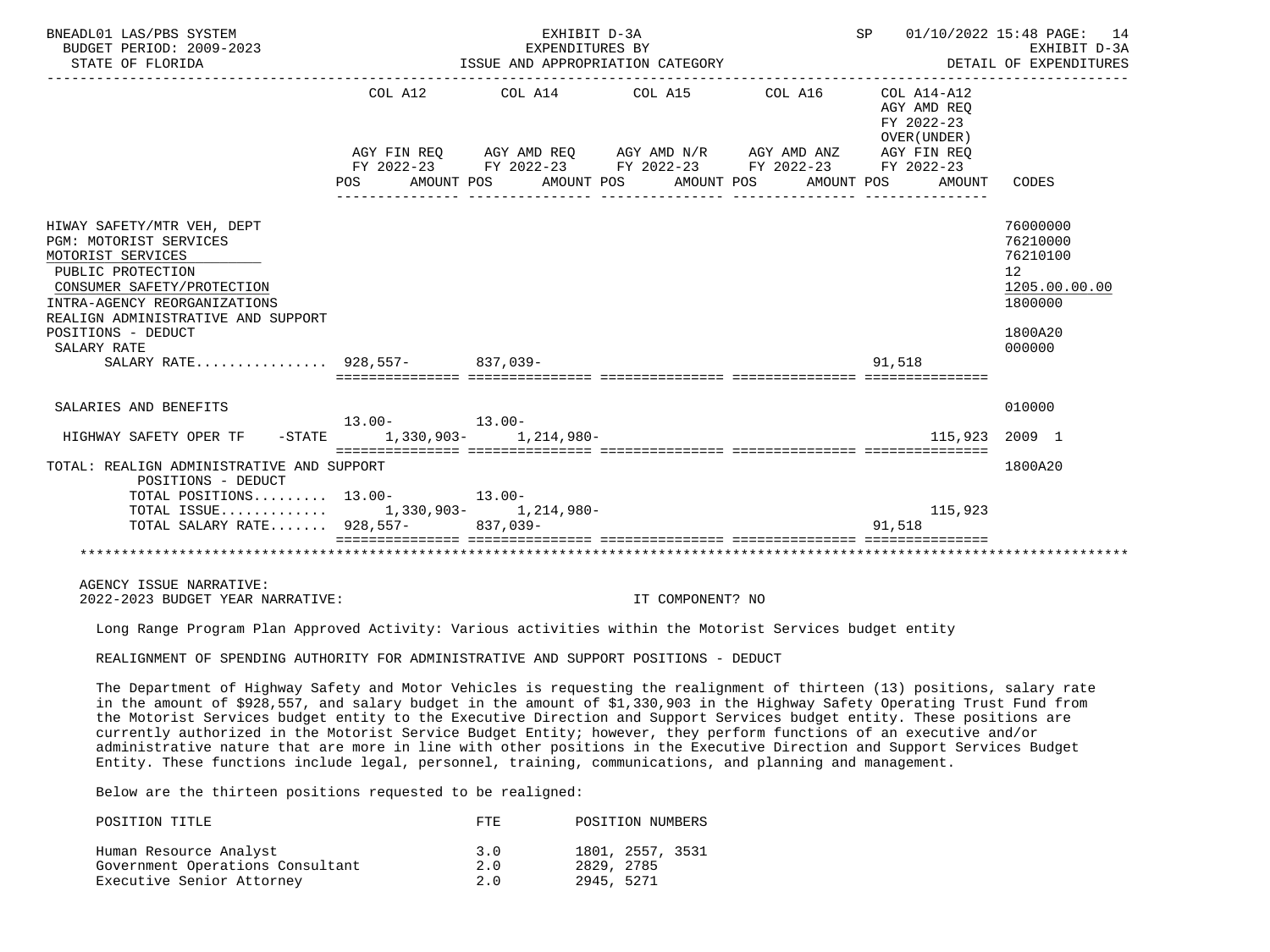| BNEADL01 LAS/PBS SYSTEM<br>BUDGET PERIOD: 2009-2023<br>STATE OF FLORIDA                                                                                                                                                         | EXPENDITURES BY EXHIBIT D-3A EXHIBIT D-3A EXEMPLITURES BY EXEMPLITURES BY EXEMPLITURES                                                                                                | EXHIBIT D-3A                               | SP                                                        | 01/10/2022 15:48 PAGE: 15                                                                  |
|---------------------------------------------------------------------------------------------------------------------------------------------------------------------------------------------------------------------------------|---------------------------------------------------------------------------------------------------------------------------------------------------------------------------------------|--------------------------------------------|-----------------------------------------------------------|--------------------------------------------------------------------------------------------|
|                                                                                                                                                                                                                                 | COL A12 COL A14 COL A15 COL A16                                                                                                                                                       |                                            | COL A14-A12<br>AGY AMD REO<br>FY 2022-23<br>OVER (UNDER ) |                                                                                            |
|                                                                                                                                                                                                                                 | AGY FIN REQ AGY AMD REQ AGY AMD N/R AGY AMD ANZ AGY FIN REQ<br>FY 2022-23 FY 2022-23 FY 2022-23 FY 2022-23 FY 2022-23<br>POS AMOUNT POS AMOUNT POS AMOUNT POS AMOUNT POS AMOUNT CODES |                                            |                                                           |                                                                                            |
| HIWAY SAFETY/MTR VEH, DEPT<br><b>PGM: MOTORIST SERVICES</b><br>MOTORIST SERVICES<br>PUBLIC PROTECTION<br>CONSUMER SAFETY/PROTECTION<br>INTRA-AGENCY REORGANIZATIONS<br>REALIGN ADMINISTRATIVE AND SUPPORT<br>POSITIONS - DEDUCT |                                                                                                                                                                                       |                                            |                                                           | 76000000<br>76210000<br>76210100<br>12 <sup>°</sup><br>1205.00.00.00<br>1800000<br>1800A20 |
| Senior Attorney<br>Senior Mgmt Analyst Supv.<br>Senior Personnel Manager<br>Administrative Assistant<br>Graphics Consultant                                                                                                     | 1.0<br>1.0<br>2.0<br>1.0<br>1.0                                                                                                                                                       | 4711<br>2745<br>4458, 5291<br>4682<br>5139 |                                                           |                                                                                            |
| -----------------------<br>Total FTE                                                                                                                                                                                            | ---------<br>13.0                                                                                                                                                                     |                                            |                                                           |                                                                                            |

 The authorized FTE, Rate, and Salary Budget are requested to be realigned in the Highway Safety Operating Trust Fund as follows. The rate requested is based on currently filled rate or anticipated hiring rate.

|            | EDSS FTE | MS FTE | EDSS RATE  | MS RATE    | EDSS BUDGET  | MS BUDGET         |
|------------|----------|--------|------------|------------|--------------|-------------------|
| Current    | 250.0    | 1425.0 | 11,435,484 | 53,455,053 | \$17,107,610 | \$76,462,655      |
| Request    | 13.0     | 13.0   | 928,557    | (928, 557) | \$1,330,903  | $(S_1, 330, 903)$ |
| New Amount | 263.0    | 1412.0 | 12,364,041 | 52,526,496 | \$18,438,513 | \$75,131,752      |

This issue supports the department's strategic plan goal of Service Delivery by combining department resources.

 This proposed solution will streamline resources more efficiently and supports the Governor's priorities of protecting taxpayer resources by ensuring the faithful expenditure of public funds (priority 6).

 This supports the Florida Economic Development Strategic Plan to improve the efficiency and effectiveness of government agencies at all levels (strategy 5.2). Amended 2022-23 Narrative after December 15, 2021.

 Summary: Change to match the Governor's budget recommendation. \*\*\*\*\*\*\*\*\*\*\*\*\*\*\*\*\*\*\*\*\*\*\*\*\*\*\*\*\*\*\*\*\*\*\*\*\*\*\*\*\*\*\*\*\*\*\*\*\*\*\*\*\*\*\*\*\*\*\*\*\*\*\*\*\*\*\*\*\*\*\*\*\*\*\*\*\*\*\*\*\*\*\*\*\*\*\*\*\*\*\*\*\*\*\*\*\*\*\*\*\*\*\*\*\*\*\*\*\*\*\*\*\*\*\*\*\*\*\*\*\*\*\*\*\*\*\*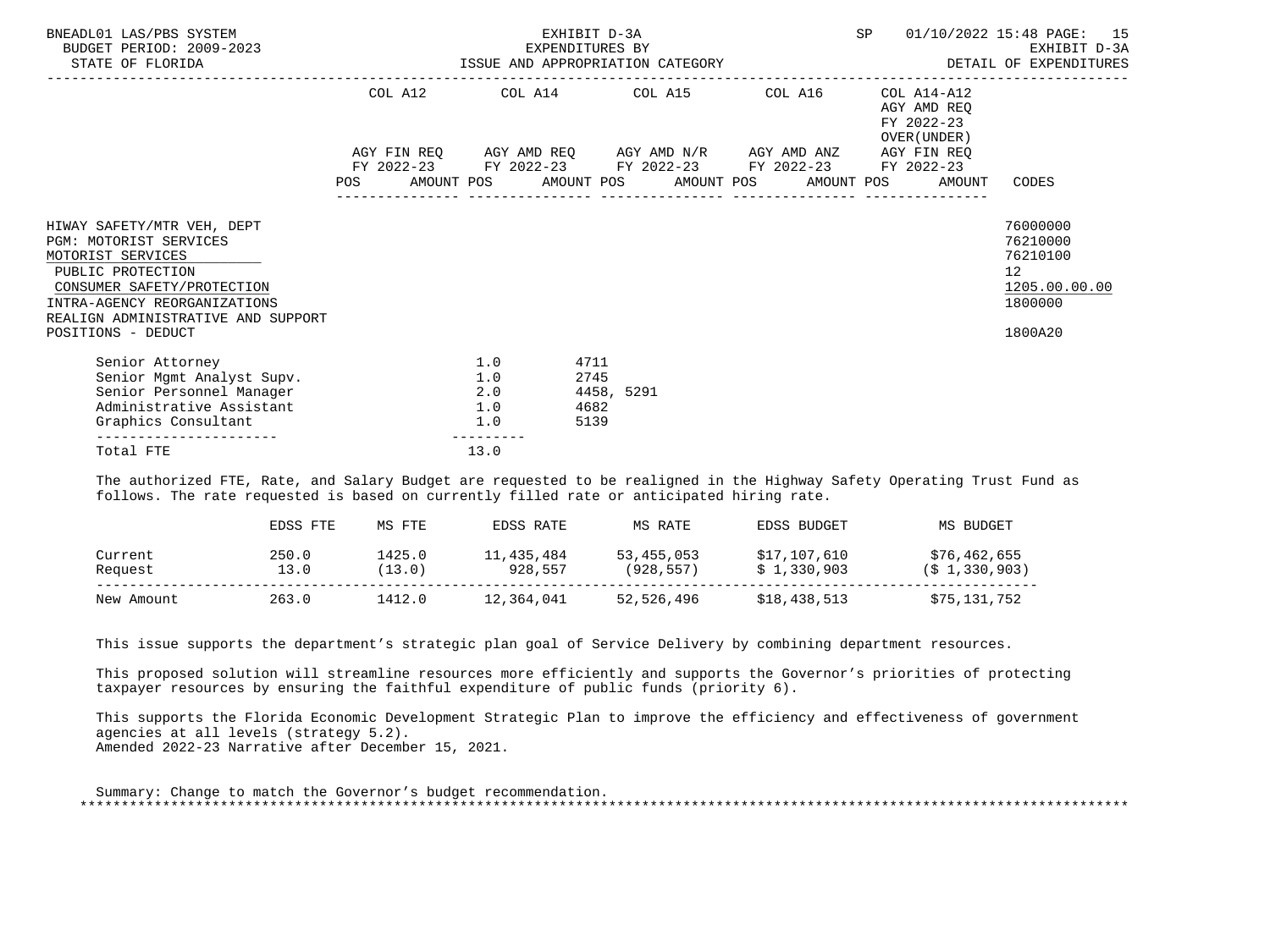| BNEADL01 LAS/PBS SYSTEM<br>BUDGET PERIOD: 2009-2023<br>STATE OF FLORIDA                                                                                                                                                                                                     |                                                                                                                |  | EXHIBIT D-3A<br>EXPENDITURES BY<br>ISSUE AND APPROPRIATION CATEGORY                                   |  |  | SP |                                                          | 01/10/2022 15:48 PAGE: 16<br>EXHIBIT D-3A<br>DETAIL OF EXPENDITURES                     |
|-----------------------------------------------------------------------------------------------------------------------------------------------------------------------------------------------------------------------------------------------------------------------------|----------------------------------------------------------------------------------------------------------------|--|-------------------------------------------------------------------------------------------------------|--|--|----|----------------------------------------------------------|-----------------------------------------------------------------------------------------|
|                                                                                                                                                                                                                                                                             | COL A12                                                                                                        |  | COL A14 COL A15 COL A16<br>AGY FIN REQ AGY AMD REQ AGY AMD N/R AGY AMD ANZ AGY FIN REQ                |  |  |    | COL A14-A12<br>AGY AMD REO<br>FY 2022-23<br>OVER (UNDER) |                                                                                         |
|                                                                                                                                                                                                                                                                             | POS FOR THE POST OF THE STATE STATE STATE STATE STATE STATE STATE STATE STATE STATE STATE STATE STATE STATE ST |  | FY 2022-23 FY 2022-23 FY 2022-23 FY 2022-23 FY 2022-23<br>AMOUNT POS AMOUNT POS AMOUNT POS AMOUNT POS |  |  |    | AMOUNT                                                   | CODES                                                                                   |
| HIWAY SAFETY/MTR VEH, DEPT<br>PGM: MOTORIST SERVICES<br>MOTORIST SERVICES<br>PUBLIC PROTECTION<br>CONSUMER SAFETY/PROTECTION<br>ANNUALIZATION OF ISSUES PARTIALLY<br>FUNDED IN PRIOR YEAR<br>ANNUALIZE FUNDING INCREASE FOR<br>OUTSOURCING OF MAILROOM SERVICES<br>EXPENSES |                                                                                                                |  |                                                                                                       |  |  |    |                                                          | 76000000<br>76210000<br>76210100<br>12<br>1205.00.00.00<br>2600000<br>2601020<br>040000 |
| HIGHWAY SAFETY OPER TF - STATE                                                                                                                                                                                                                                              |                                                                                                                |  | 800,000                                                                                               |  |  |    | 800,000 2009 1                                           |                                                                                         |
|                                                                                                                                                                                                                                                                             |                                                                                                                |  |                                                                                                       |  |  |    |                                                          |                                                                                         |

 AGENCY ISSUE NARRATIVE: 2022-2023 BUDGET YEAR NARRATIVE: IT COMPONENT? NO

Amended 2022-23 Narrative after December 15, 2021

Exela Contract: Summary for increased cost

Financial Responsibility:

 The Department of Highway Safety and Motor Vehicles (department) requests budget authority in the amount of \$800,000 (recurring) for increased mail services and postage. The department currently has a mail services contract that provides mail services and postage for the mailing of documents including driver license renewals, Florida Voter Registration Applications, titles, registrations, International Fuel Tax Agreement (IFTA) renewals, International Registration Plan (IRP) renewals, Financial Responsibility notifications, suspension notifications, vehicle inspections, parking permits, and dealer licenses.

 In December of 2020, the Florida Department of Highway Safety and Motor Vehicles (FLHSMV) deployed Phase I of its Motorist Modernization project (Phase I). Phase I implementation had huge impacts to several areas of the Division of Motorist Services. Section 324.0221 requires insurance companies to report initiations and cancellations of insurance policies within 10 days.

 Since the implementation of Phase I, the department is now able to determine whether insurance companies are compliant with this provision. The content of the financial responsibility letters was modified to include more detail, closing gaps on driver's insurance information, reducing phone calls, and providing better customer service. These enhancements have allowed the department to reach a broader audience of drivers because the information is captured in real-time; however, due to the increase in content, and the ability to provide 100% compliance, the cost to print financial responsibility notifications significantly increased due to the number of correspondences being mailed. This has an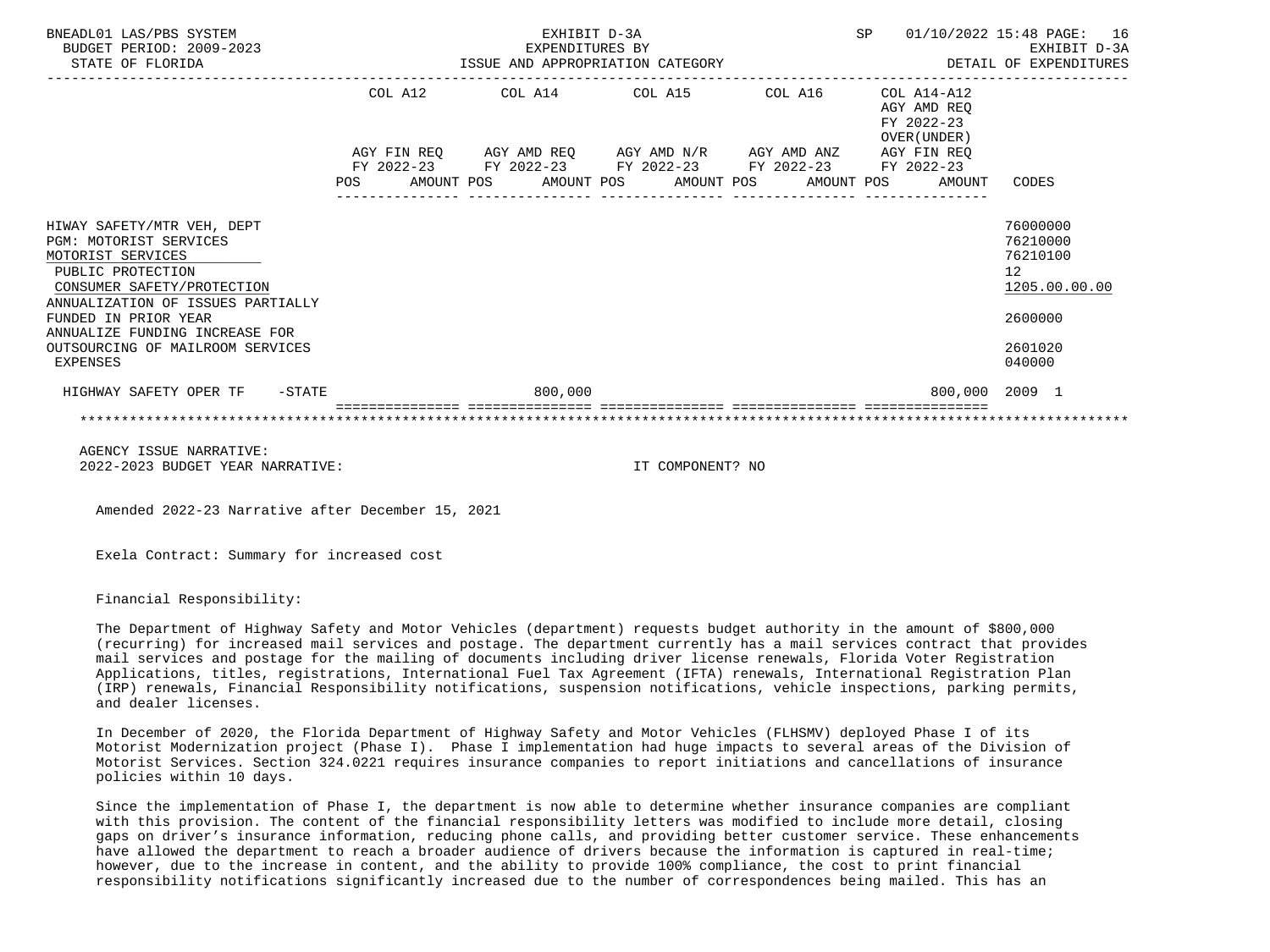| BNEADL01 LAS/PBS SYSTEM<br>BUDGET PERIOD: 2009-2023<br>STATE OF FLORIDA                                                                                                                                                                                                                                                                                                                                 |                                      | EXHIBIT D-3A<br>EXPENDITURES BY<br>ISSUE AND APPROPRIATION CATEGORY | SP 01/10/2022 15:48 PAGE: 17 | EXHIBIT D-3A<br>DETAIL OF EXPENDITURES                    |                                                                               |
|---------------------------------------------------------------------------------------------------------------------------------------------------------------------------------------------------------------------------------------------------------------------------------------------------------------------------------------------------------------------------------------------------------|--------------------------------------|---------------------------------------------------------------------|------------------------------|-----------------------------------------------------------|-------------------------------------------------------------------------------|
|                                                                                                                                                                                                                                                                                                                                                                                                         | COL A12                              |                                                                     | COL A14 COL A15 COL A16      | COL A14-A12<br>AGY AMD REO<br>FY 2022-23<br>OVER (UNDER ) |                                                                               |
|                                                                                                                                                                                                                                                                                                                                                                                                         |                                      | AGY FIN REQ AGY AMD REQ AGY AMD N/R AGY AMD ANZ AGY FIN REQ         |                              |                                                           |                                                                               |
|                                                                                                                                                                                                                                                                                                                                                                                                         | POS AMOUNT POS AMOUNT POS AMOUNT POS | FY 2022-23 FY 2022-23 FY 2022-23 FY 2022-23 FY 2022-23              | AMOUNT POS                   | AMOUNT                                                    | CODES                                                                         |
| HIWAY SAFETY/MTR VEH, DEPT<br><b>PGM: MOTORIST SERVICES</b><br>MOTORIST SERVICES<br>PUBLIC PROTECTION<br>CONSUMER SAFETY/PROTECTION<br>ANNUALIZATION OF ISSUES PARTIALLY<br>FUNDED IN PRIOR YEAR<br>ANNUALIZE FUNDING INCREASE FOR<br>OUTSOURCING OF MAILROOM SERVICES<br>impact on the cost of postage and envelopes.                                                                                  |                                      |                                                                     |                              |                                                           | 76000000<br>76210000<br>76210100<br>12<br>1205.00.00.00<br>2600000<br>2601020 |
| The department has seen an increase in the cost of postage and envelopes. The Federal postage rate has increased 3 times<br>and envelopes have increased 2 times in the last three years. The department reimburses the contractor for actual<br>postage and expedited shipping costs (e.g. UPS, USPS) and envelopes. The department anticipates another increase in<br>postage in Fiscal Year 2022-23. |                                      |                                                                     |                              |                                                           |                                                                               |
| Summary: This is a new issue                                                                                                                                                                                                                                                                                                                                                                            |                                      |                                                                     |                              |                                                           |                                                                               |

TOTAL: CONSUMER SAFETY/PROTECTION 1205.00.00 CONSUMER SAFETY/PROTECTION BY FUND TYPE

|                      | 13 NN- | $13.00 -$ |                         |              |  |
|----------------------|--------|-----------|-------------------------|--------------|--|
|                      |        | 414,980-  |                         | 915,923 2000 |  |
| SALARY RATE 928,557- |        | 837.039-  | .,518<br>Q <sub>1</sub> |              |  |
|                      |        |           |                         |              |  |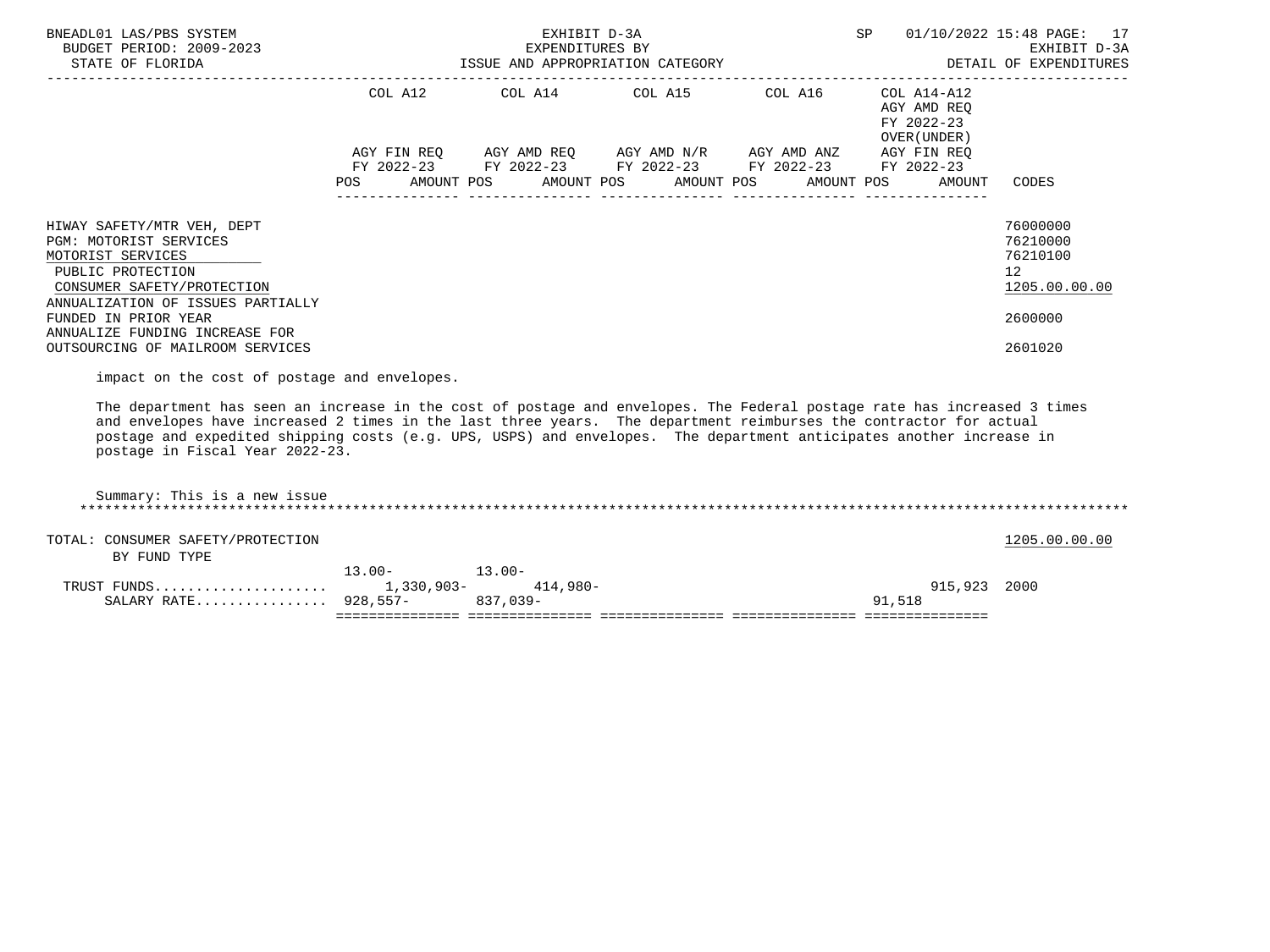| BNEADL01 LAS/PBS SYSTEM<br>BUDGET PERIOD: 2009-2023<br>STATE OF FLORIDA                                                                                                                                                                                | EXHIBIT D-3A<br>EXPENDITURES BY<br>EXPENDITURES BY<br>ISSUE AND APPROPRIATION CATEGORY |  |                                             |  |  |                                                                                                                       |  |  | SP 01/10/2022 15:48 PAGE: 18<br>EXHIBIT D-3A<br>DETAIL OF EXPENDITURES |                                                              |                                                                                                   |
|--------------------------------------------------------------------------------------------------------------------------------------------------------------------------------------------------------------------------------------------------------|----------------------------------------------------------------------------------------|--|---------------------------------------------|--|--|-----------------------------------------------------------------------------------------------------------------------|--|--|------------------------------------------------------------------------|--------------------------------------------------------------|---------------------------------------------------------------------------------------------------|
|                                                                                                                                                                                                                                                        | COL A12                                                                                |  | $COL A14$ $COL A15$ $COL A16$ $COL A14-A12$ |  |  |                                                                                                                       |  |  | AGY AMD REO<br>FY 2022-23<br>OVER (UNDER)                              |                                                              |                                                                                                   |
|                                                                                                                                                                                                                                                        |                                                                                        |  |                                             |  |  | AGY FIN REQ AGY AMD REQ AGY AMD N/R AGY AMD ANZ AGY FIN REQ<br>FY 2022-23 FY 2022-23 FY 2022-23 FY 2022-23 FY 2022-23 |  |  |                                                                        | POS AMOUNT POS AMOUNT POS AMOUNT POS AMOUNT POS AMOUNT CODES |                                                                                                   |
| HIWAY SAFETY/MTR VEH, DEPT<br><b>PGM: MOTORIST SERVICES</b><br>MOTORIST SERVICES<br>OTHER FIXED CAPITAL OUTLAY<br>OTHER FIXED CAPITAL OUTLAY<br>CAPITAL IMPROVEMENT PLAN<br>MAINTENANCE AND REPAIR<br>FIXED CAPITAL OUTLAY<br>MAIN/REP/CONST-STATEWIDE |                                                                                        |  |                                             |  |  |                                                                                                                       |  |  |                                                                        |                                                              | 76000000<br>76210000<br>76210100<br>99<br>9999.99.99.99<br>9900000<br>990M000<br>080000<br>083643 |
| HIGHWAY SAFETY OPER TF -STATE 379,000 379,000 379,000 379,000                                                                                                                                                                                          |                                                                                        |  |                                             |  |  |                                                                                                                       |  |  |                                                                        |                                                              | 2009 1                                                                                            |
|                                                                                                                                                                                                                                                        |                                                                                        |  |                                             |  |  |                                                                                                                       |  |  |                                                                        |                                                              |                                                                                                   |

AGENCY NARRATIVE:

2022-2023 BUDGET YEAR NARRATIVE: MAIN/REP/CONST-STATEWIDE IT COMPONENT? NO

Long-Range Program Plan Approved Activity: Fixed Capital Outlay

 The Department of Highway Safety and Motor Vehicles (department) is requesting \$379,000 in budget authority in the Motorist Services Budget Entity (76210100), Highway Safety Operating Trust Fund (HSOTF) (2009) for FY 2022-23. This request is based on an assessment of Motorist Services' (MS) facility system groups. The request is for ADA bathroom renovations and is part of a Five-Year Capital Improvement Plan necessary to preserve and extend the useful life of the buildings and their major components.

MS OPA-LOCKA FACILITY - ADA RESTROOM RENOVATION CEILING/LIGHTING: \$379,000

 The Motorist Services (MS) facility located in Opa-Locka, is 6,001 square feet and was constructed in 1975. Sections of the building have not been renovated since original construction. There has been ongoing debate, for several years, as to whether this facility is adequate for serving the public or if an alternate location would be a better option. Only recently has it been determined that services provided through this facility are essential to the surrounding area and the building improvements are reasonable to support operations and staffing. The employee restrooms, breakroom and mechanical rooms, making up approximately 654 square feet are aged/worn and are not building code-compliant, nor do they meet ADA standards for accessibility. Additionally, one of the mechanical rooms contains antiquated and abandoned telecommunications equipment which is preventing the space from being used efficiently.

 To address this issue the department is requesting spending authority to renovate the employee restrooms, breakroom and mechanical rooms to meet building code and comply with ADA standards while boosting employee morale, creating use-of-space efficiencies and reducing utility cost due to implementation of energy efficient plumbing and electrical fixtures.

 Improvement and maintenance of building systems align with the department's strategic plan of Member Experience by promoting a work environment where members feel safe and secure.

These strategies support the Governor's priorities of economic development and job creation by prioritizing